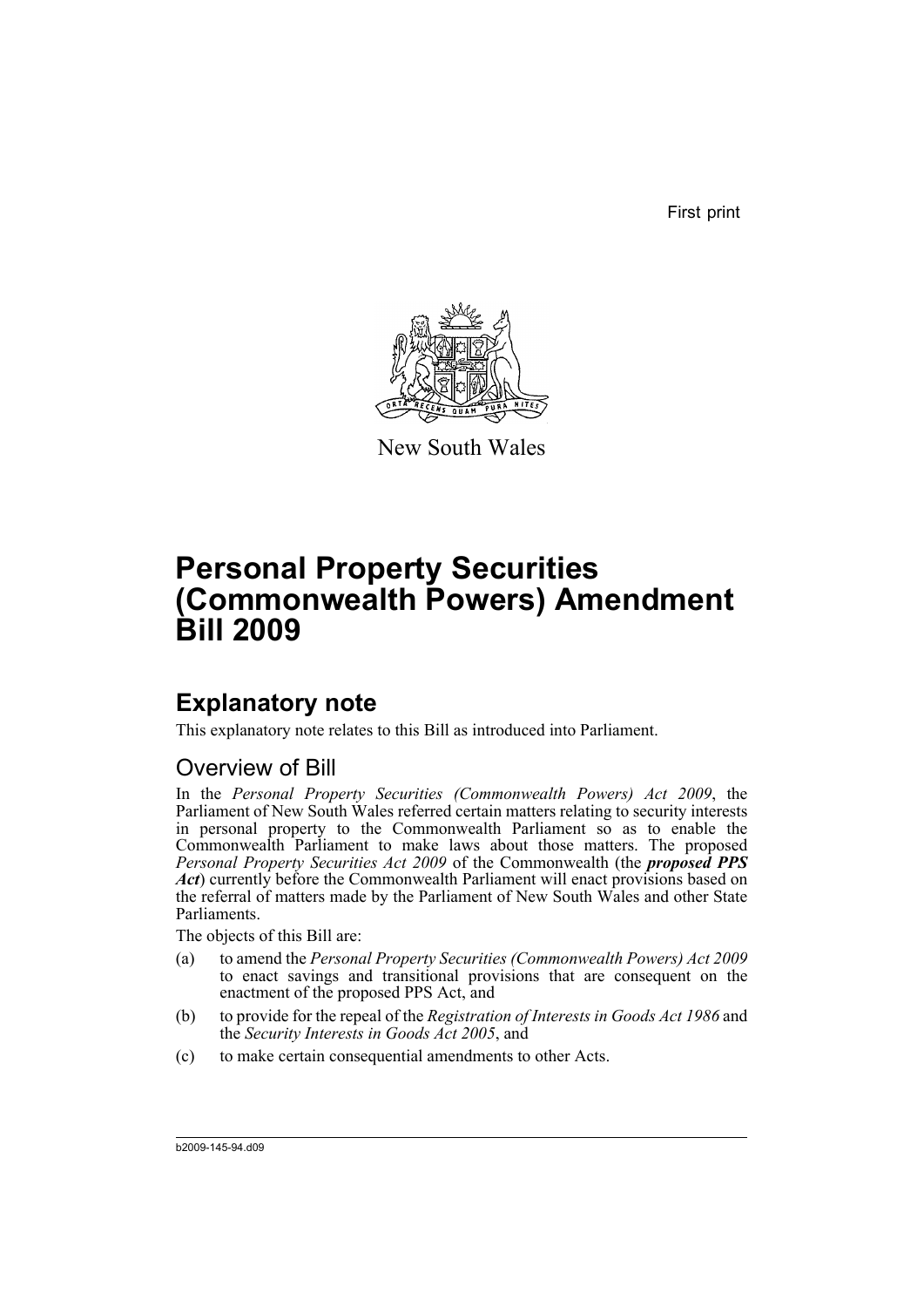Explanatory note

# Outline of provisions

**Clause 1** sets out the name (also called the short title) of the proposed Act.

**Clause 2** provides for the commencement of the proposed Act on the date of assent to the proposed Act, except for proposed sections  $3$  and  $4$  and Schedule 2.1–2.3 and 2.5. Proposed sections 3 and 4 and Schedule 2.1–2.3 and 2.5 will commence on a day or days to be appointed by proclamation.

**Clause 3** repeals the *Registration of Interests in Goods Act 1986* and any regulation made under that Act.

**Clause 4** repeals the *Security Interests in Goods Act 2005*.

# **Schedule 1 Amendment of Personal Property Securities (Commonwealth Powers) Act 2009 No 35**

**Schedule 1** inserts a Schedule in the *Personal Property Securities (Commonwealth Powers) Act 2009* that contains savings and transitional provisions consequent on the enactment of the proposed PPS Act.

In particular, the proposed Schedule includes provisions that deal with the following matters:

- (a) the provision of data and other information held for the purposes of the *Registration of Interests in Goods Act 1986* and the *Security Interests in Goods Act 2005* to the Commonwealth and its officers for use in establishing the Personal Property Securities Register under the proposed PPS Act,
- (b) savings and transitional arrangements in connection with the transfer of registration functions to the Commonwealth concerning security interests in personal property to which the *Registration of Interests in Goods Act 1986* and the *Security Interests in Goods Act 2005* currently apply,
- (c) the conferral of regulation-making powers on the Governor to make regulations consequent on the enactment of the proposed PPS Act and the transfer of registration functions to the Commonwealth,
- (d) the protection of the State, State officers and State agencies from compensation claims in connection with the transfer of registration functions to the Commonwealth.

# **Schedule 2 Amendment of other Acts**

# **Prohibition on transfers of certain licences and certificates**

A right, entitlement or authority that is granted by or under a law of the State (such as a licence or certificate) can in some circumstances be personal property for the purposes of the proposed PPS Act, but only if it is transferable under the law of the State.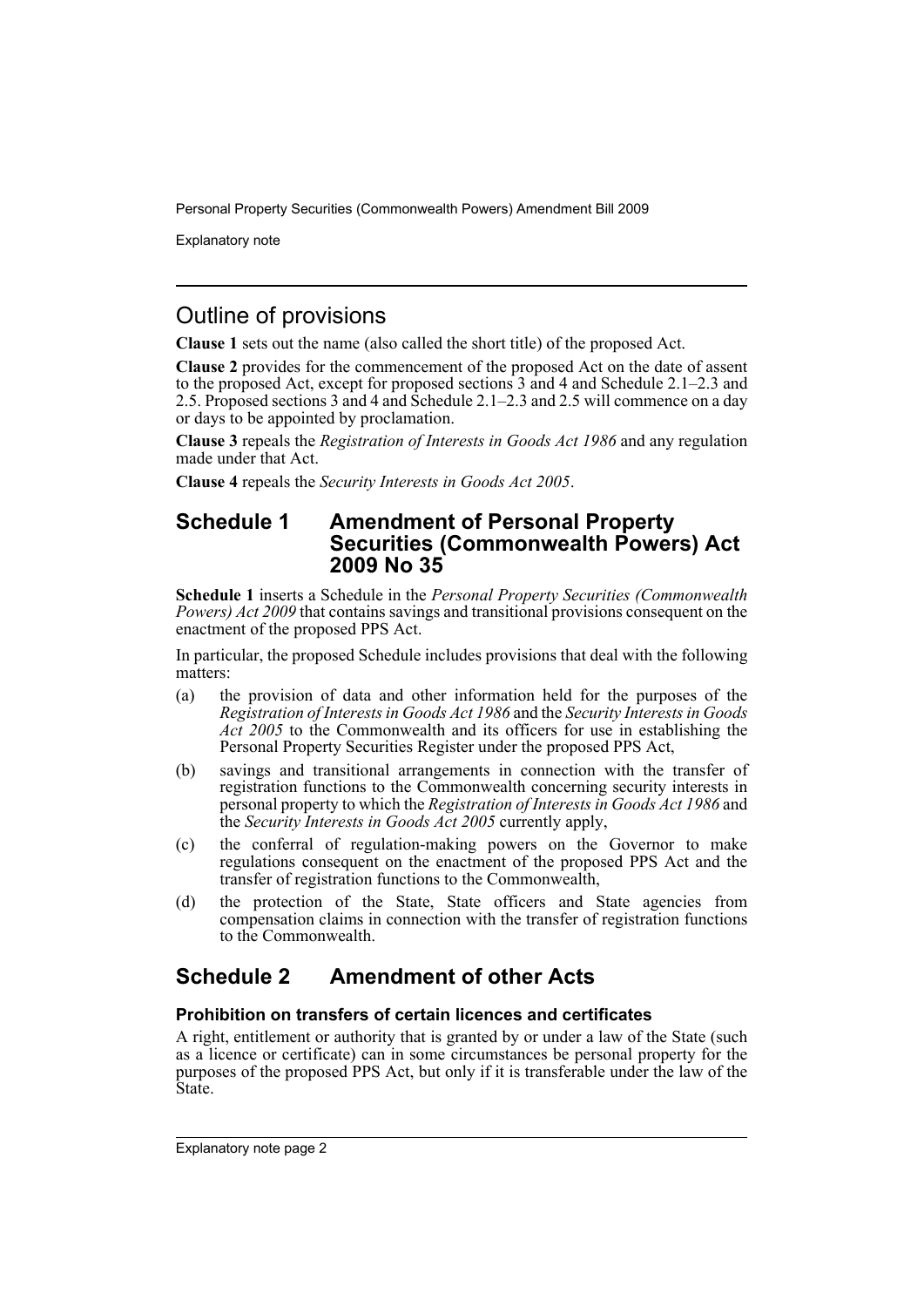Explanatory note

**Schedule 2.1** amends the *Conveyancers Licensing Act 2003* to confirm that a licence granted under that Act is not transferable.

**Schedule 2.2** inserts proposed section 27A in the *Motor Vehicle Repairs Act 1980* to make it an offence for the holder of a tradesperson's certificate under that Act to transfer, attempt to transfer, lend or allow another person to use his or her certificate. The proposed section also makes it an offence for a person to attempt to obtain such a transfer or to attempt to borrow, or borrow or use, such a certificate. The maximum penalty for any such offence will be 20 penalty units (currently, \$2,200).

**Schedule 2.3** amends the *Property, Stock and Business Agents Act 2002* to make it an offence for a person to transfer a licence or certificate of registration granted under that Act. The maximum penalty for any such offence will be 100 penalty units (currently, \$11,000).

**Schedule 2.5** amends the *Valuers Act 2003* to confirm that registration under that Act is not transferable.

### **Account customers under Registration of Interests in Goods Act 1986**

**Schedule 2.4** amends section 16A of the *Registration of Interests in Goods Act 1986* to enable the Director-General (within the meaning of that Act) to withdraw the approval of a person as an account customer if the person has not paid an amount owing under arrangements made under that section within the period of 60 days after it was required to be paid or such other period as may be prescribed by the regulations under that Act. Currently, the Act provides for a fixed period of 60 days.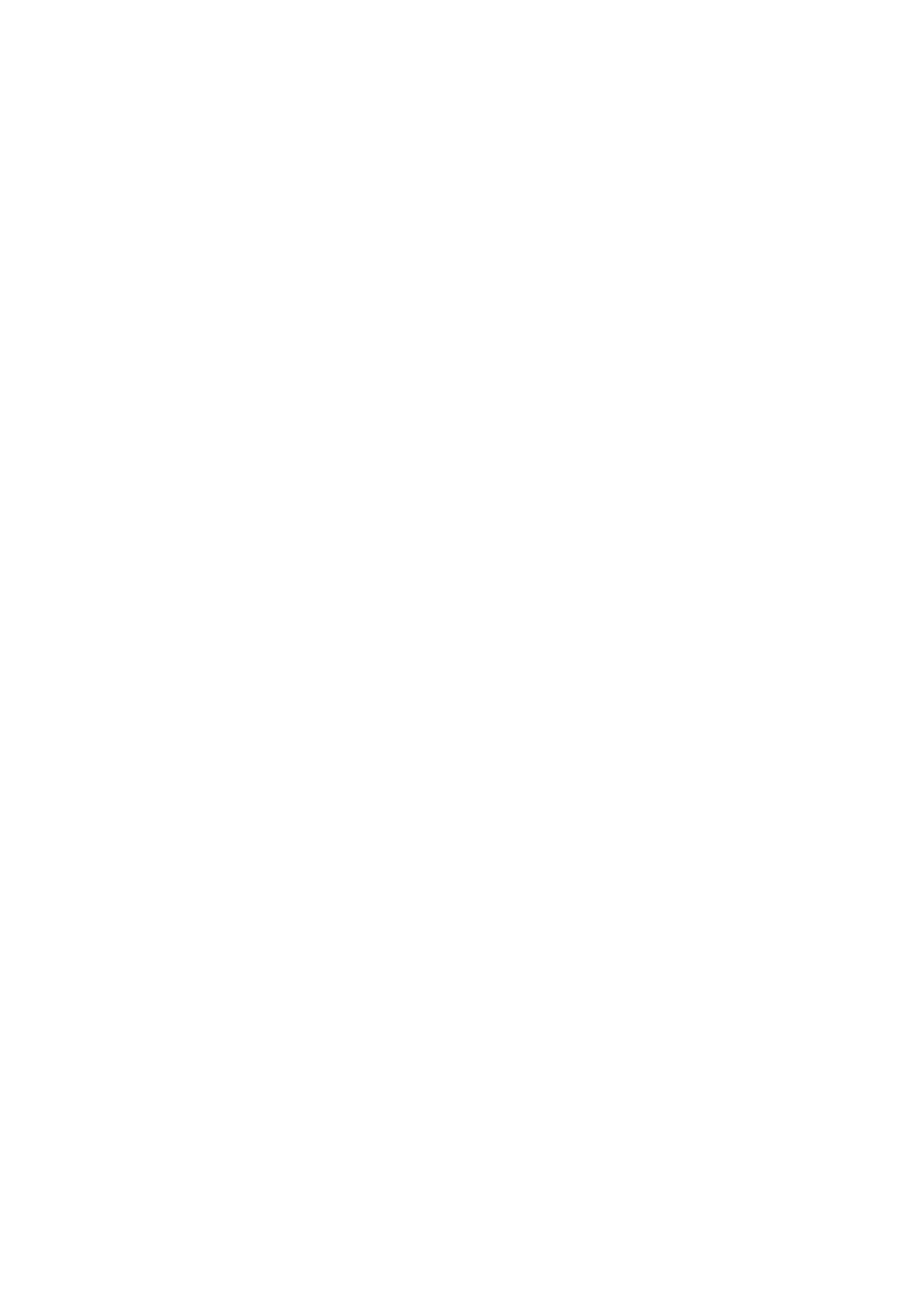First print



New South Wales

# **Personal Property Securities (Commonwealth Powers) Amendment Bill 2009**

# **Contents**

|            |                                                       | Page |
|------------|-------------------------------------------------------|------|
|            | Name of Act                                           |      |
| 2          | Commencement                                          | 2    |
| 3          | Repeal of Registration of Interests in Goods Act 1986 |      |
|            | No 37 and associated regulations                      |      |
| 4          | Repeal of Security Interests in Goods Act 2005 No 69  | 2    |
| Schedule 1 | Amendment of Personal Property Securities             |      |
|            | (Commonwealth Powers) Act 2009 No 35                  |      |
|            | Schedule 2 Amendment of other Acts                    |      |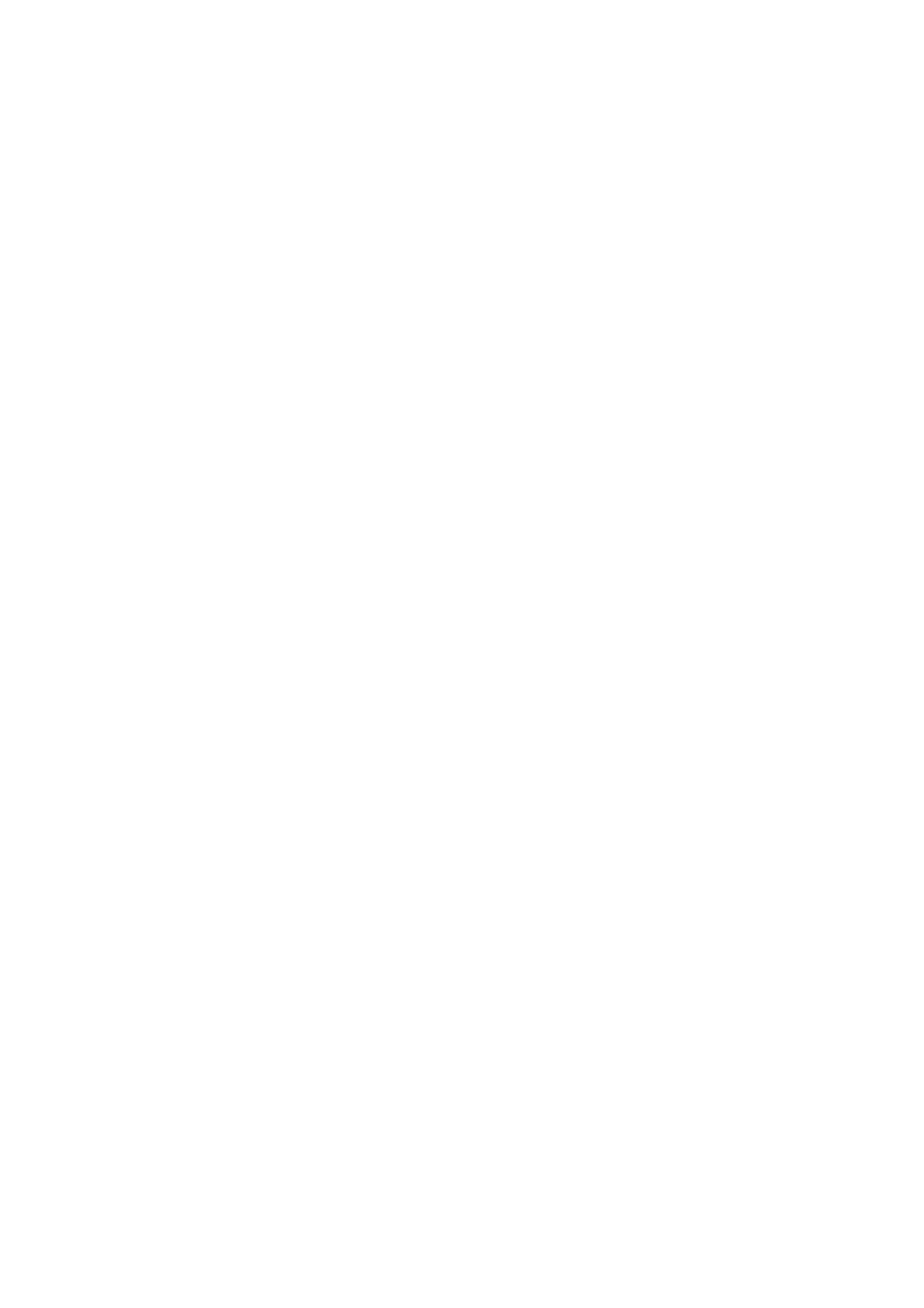

New South Wales

# **Personal Property Securities (Commonwealth Powers) Amendment Bill 2009**

No , 2009

# **A Bill for**

An Act to amend the *Personal Property Securities (Commonwealth Powers) Act 2009* to make provision for matters of a savings or transitional nature consequent on the referral of matters by that Act to the Parliament of the Commonwealth; and to make related amendments to other legislation.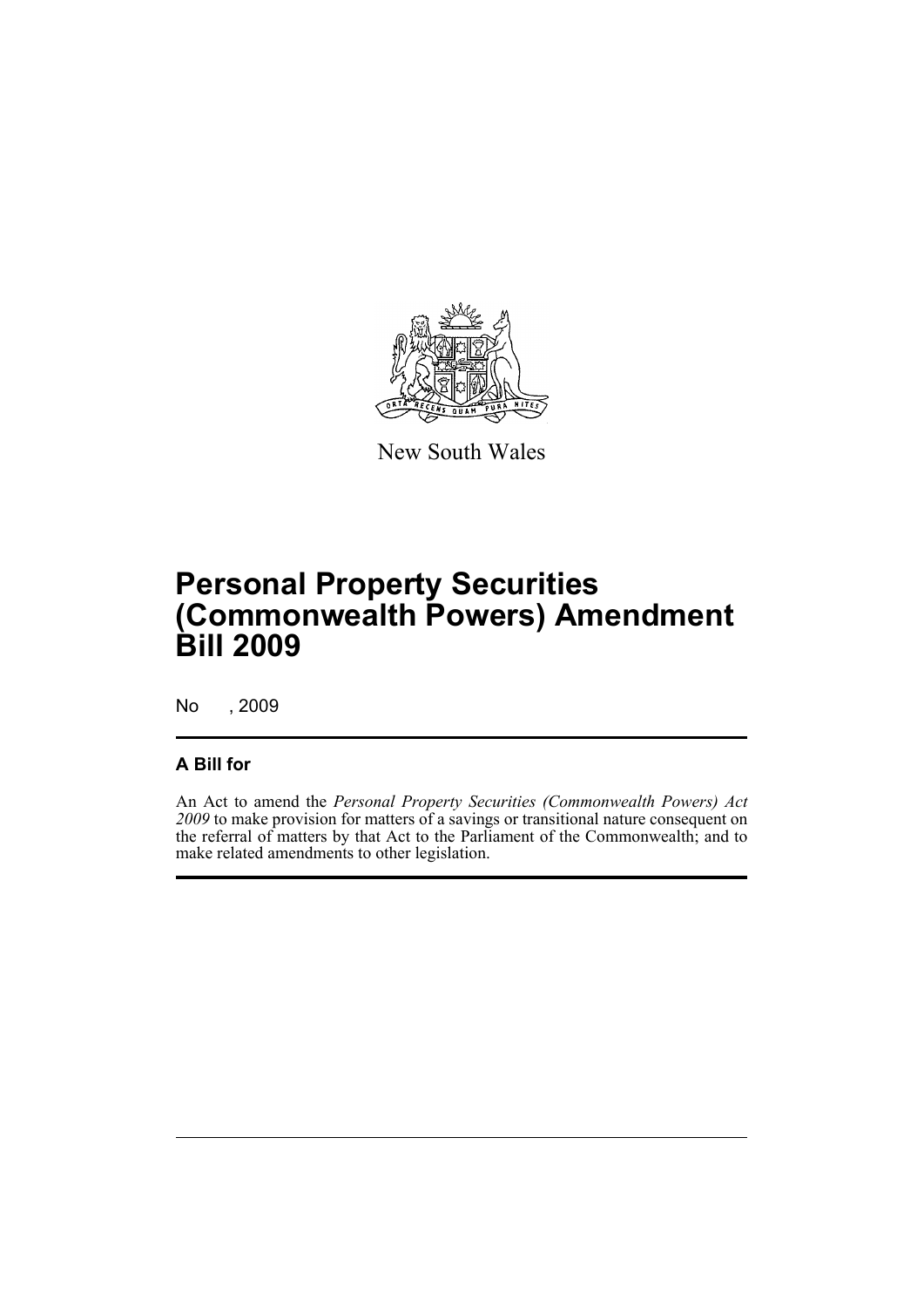<span id="page-7-3"></span><span id="page-7-2"></span><span id="page-7-1"></span><span id="page-7-0"></span>

|              |                    | The Legislature of New South Wales enacts:                                                                                                                                                                                                                                                        | 1                    |  |  |
|--------------|--------------------|---------------------------------------------------------------------------------------------------------------------------------------------------------------------------------------------------------------------------------------------------------------------------------------------------|----------------------|--|--|
| 1            | <b>Name of Act</b> |                                                                                                                                                                                                                                                                                                   |                      |  |  |
|              |                    | This Act is the <i>Personal Property Securities (Commonwealth Powers)</i><br>Amendment Act 2009.                                                                                                                                                                                                  | 3<br>4               |  |  |
| $\mathbf{2}$ |                    | <b>Commencement</b>                                                                                                                                                                                                                                                                               | 5                    |  |  |
|              | (1)                | This Act commences on the date of assent to this Act, except as<br>provided by subsection (2).                                                                                                                                                                                                    | 6<br>7               |  |  |
|              | (2)                | Sections 3 and 4 and Schedule 2.1–2.3 and 2.5 commence on a day or<br>days to be appointed by proclamation.                                                                                                                                                                                       | 8<br>9               |  |  |
|              | (3)                | A day may not be appointed under subsection (2) for the<br>commencement of section $\overline{3}$ or 4 that is earlier than the day on which the<br>registration commencement time (within the meaning of the <i>Personal</i><br><i>Property Securities Act 2009</i> of the Commonwealth) occurs. | 10<br>11<br>12<br>13 |  |  |
| 3            |                    | Repeal of Registration of Interests in Goods Act 1986 No 37 and<br>associated regulations                                                                                                                                                                                                         | 14<br>15             |  |  |
|              |                    | The Registration of Interests in Goods Act 1986 and any regulation<br>made under that Act are repealed.                                                                                                                                                                                           | 16<br>17             |  |  |
| 4            |                    | Repeal of Security Interests in Goods Act 2005 No 69                                                                                                                                                                                                                                              | 18                   |  |  |
|              |                    | The <i>Security Interests in Goods Act 2005</i> is repealed.                                                                                                                                                                                                                                      | 19                   |  |  |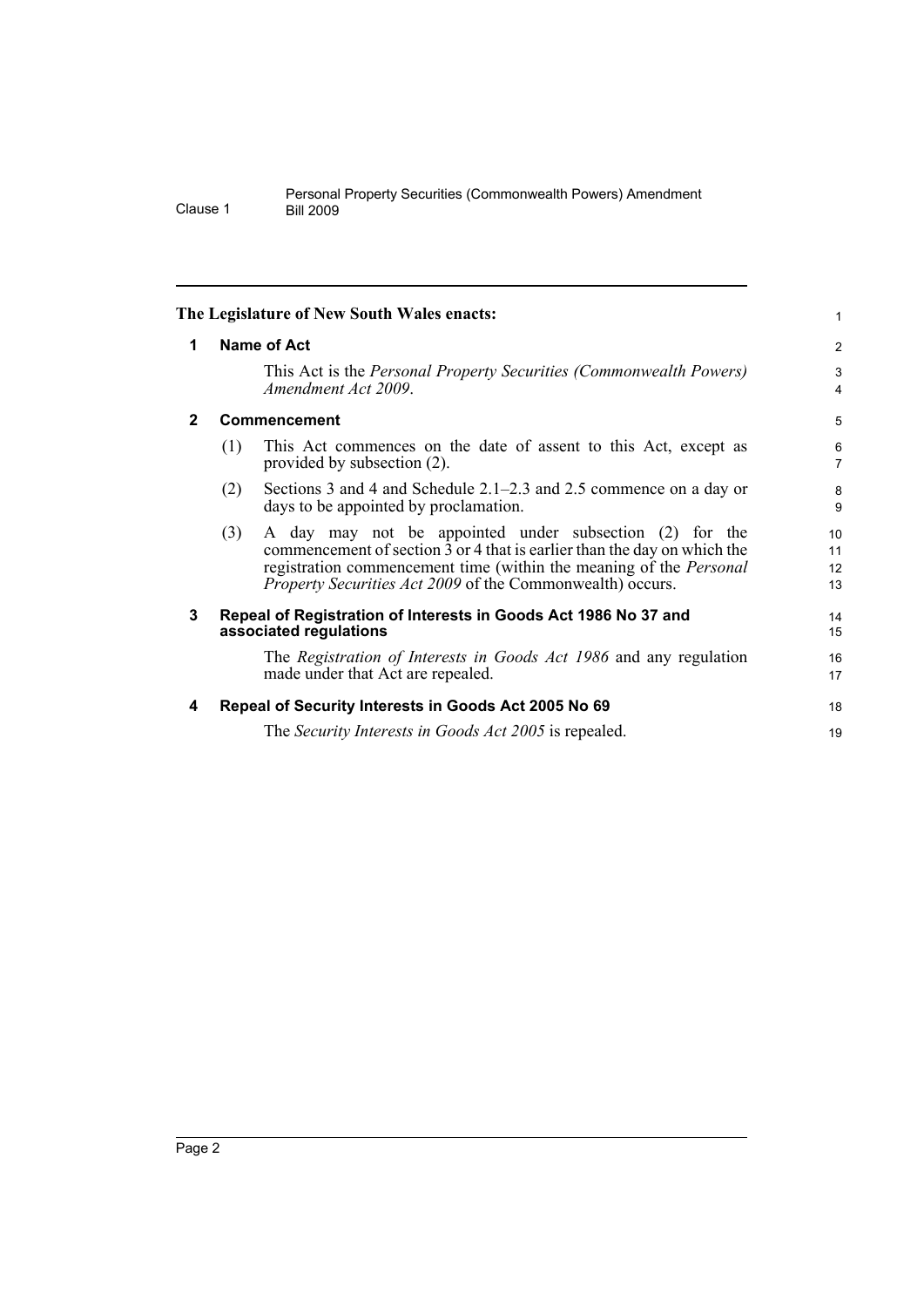Amendment of Personal Property Securities (Commonwealth Powers) Act 2009 No 35 Schedule 1

<span id="page-8-0"></span>

| <b>Schedule 1</b>       | <b>Amendment of Personal Property</b><br><b>Securities (Commonwealth Powers) Act</b><br>2009 No 35                                                        | $\mathbf{1}$<br>$\overline{2}$<br>3 |
|-------------------------|-----------------------------------------------------------------------------------------------------------------------------------------------------------|-------------------------------------|
| <b>Schedule 1</b>       |                                                                                                                                                           | 4                                   |
|                         | Insert at the end of the Act:                                                                                                                             | 5                                   |
| <b>Schedule 1</b>       | Savings, transitional and other<br>provisions consequent on<br>enactment of Personal Property<br><b>Securities Act 2009 of the</b><br><b>Commonwealth</b> | 6<br>$\overline{7}$<br>8<br>9<br>10 |
| Part 1                  | <b>Preliminary</b>                                                                                                                                        | 11                                  |
| 1<br><b>Definitions</b> |                                                                                                                                                           | 12                                  |
| (1)                     | In this Schedule:                                                                                                                                         | 13                                  |
|                         | <b>Director-General</b> means the Director-General within the                                                                                             | 14                                  |
|                         | meaning of the Registration of Interests in Goods Act 1986.                                                                                               | 15                                  |
|                         | <i>exercise</i> a function includes perform a duty.                                                                                                       | 16                                  |
|                         | <i>function</i> includes a power, authority or duty.                                                                                                      | 17                                  |
|                         | <b>General Register of Deeds</b> means the General Register of Deeds<br>kept under Division 1 of Part 23 of the Conveyancing Act 1919.                    | 18<br>19                            |
|                         | <i>matter</i> includes act, omission, body, person and thing.                                                                                             | 20                                  |
|                         | <i>migration time</i> has the same meaning as in the PPS Act.                                                                                             | 21                                  |
|                         | <b>PPS</b> Act means the Personal Property Securities Act 2009 of the<br>Commonwealth.                                                                    | 22<br>23                            |
|                         | <b>PPS Register</b> means the Personal Property Securities Register<br>established under the PPS Act.                                                     | 24<br>25                            |
|                         | <b>PPS</b> Registrar means the Registrar of Personal Property<br>Securities under the PPS Act.                                                            | 26<br>27                            |
|                         | <i>registration commencement time</i> has the same meaning as in the<br>PPS Act.                                                                          | 28<br>29                            |
|                         | <b>REVS</b> means the Register maintained under the Registration of<br>Interests in Goods Act 1986.                                                       | 30<br>31                            |
|                         | the 2009 amending Act means the Personal Property Securities<br>(Commonwealth Powers) Amendment Act 2009.                                                 | 32<br>33                            |
|                         | <i>transitional security interest</i> has the same meaning as in the PPS<br>Act.                                                                          | 34<br>35                            |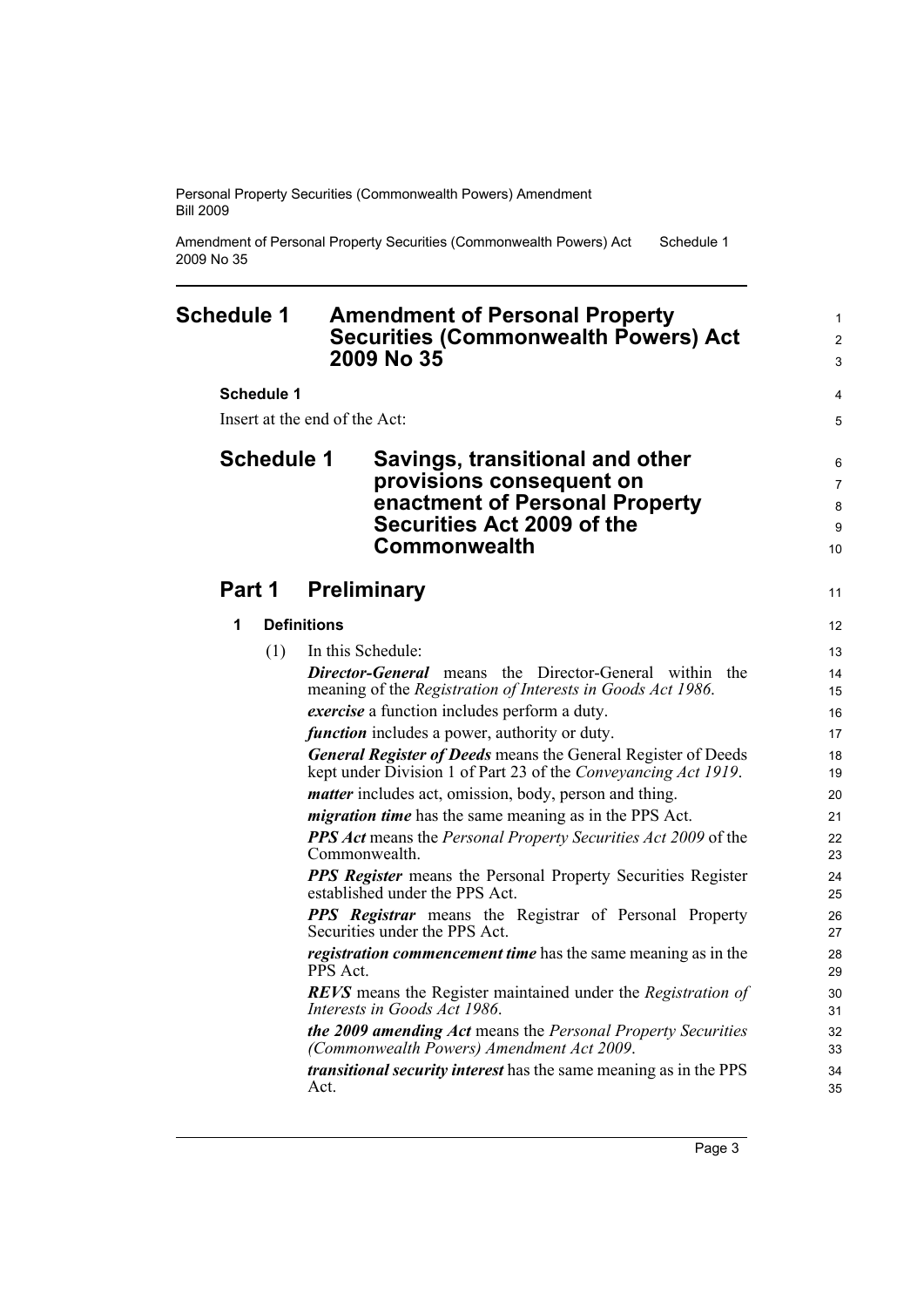Schedule 1 Amendment of Personal Property Securities (Commonwealth Powers) Act 2009 No 35

- (2) A reference in this Schedule to an Act or statutory rule that is repealed by the 2009 amending Act is, on and from the day on which the Act or statutory rule is repealed, a reference to the Act or statutory rule as in force immediately before that day.
- (3) Notes included in this Schedule do not form part of this Act.

# **Part 2 Savings and transitional provisions relating to transfer of functions to Commonwealth**

# **Division 1 General**

## **2 Provision of information to the Commonwealth**

- (1) The Director-General is specifically authorised to provide the Commonwealth, the PPS Registrar or any other officer of the Commonwealth with such information recorded in, or concerning the use of, REVS as the Director-General considers appropriate in order to assist the Commonwealth in establishing the PPS Register.
- (2) For the purposes of subclause (1), information recorded in REVS on behalf of another State or a Territory pursuant to an agreement under section 15A of the *Registration of Interests in Goods Act 1986* may be provided to the Commonwealth, the PPS Registrar or any other officer of the Commonwealth only if the Director-General has been requested to do so by or on behalf of the State or Territory concerned.
- (3) The Registrar-General is specifically authorised to provide the Commonwealth, the PPS Registrar or any other officer of the Commonwealth with such information recorded in, or concerning the use of, the General Register of Deeds for the purposes of the *Security Interests in Goods Act 2005* as the Registrar-General considers appropriate in order to assist the Commonwealth in establishing the PPS Register.
- (4) The Director-General and Registrar-General may provide the information that they are authorised to provide under this clause in whatever form (including by means of electronic data or in a form approved for the purposes of the PPS Act) as they consider appropriate.
- (5) Subject to subclause (6), the provisions of this clause prevail to the extent of any inconsistency with the provisions of any other Act or statutory rule.

8 9

6 7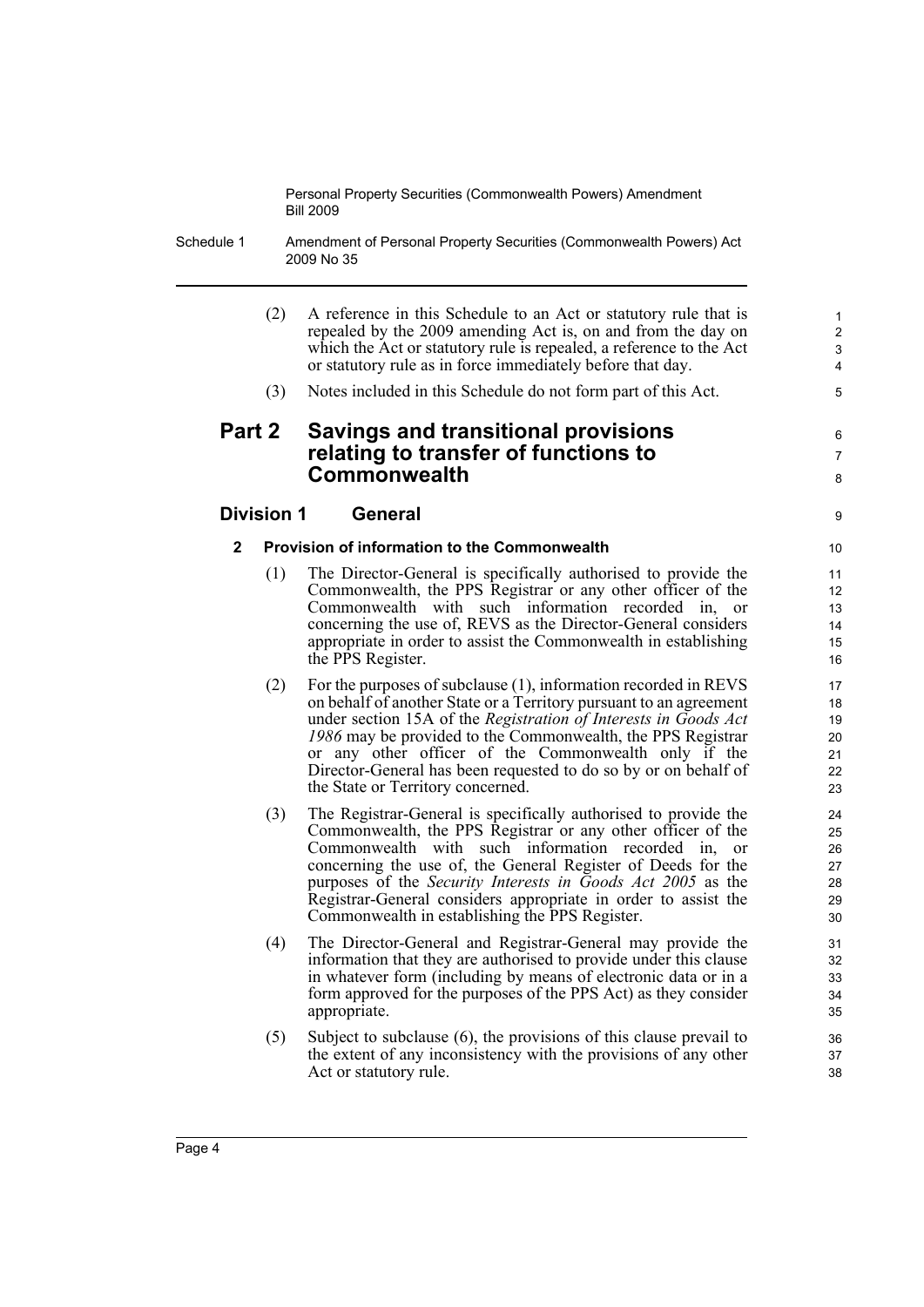Amendment of Personal Property Securities (Commonwealth Powers) Act 2009 No 35 Schedule 1

|   | (6)        | The provisions of this clause are in addition to, and do not<br>derogate from, the provisions of section 9A of the Fair Trading<br><i>Act</i> 1987. |
|---|------------|-----------------------------------------------------------------------------------------------------------------------------------------------------|
|   | Division 2 | Interests to which Registration of Interests in<br>Goods Act 1986 applies                                                                           |
| 3 |            | Interpretation                                                                                                                                      |
|   |            | In this Division:                                                                                                                                   |
|   |            | existing Act means the Registration of Interests in Goods Act<br>1986.                                                                              |
|   |            | <i>post-PPS transitional period</i> means the period of 7 years<br>commencing at the registration commencement time.                                |

*pre-PPS transitional period* means the period:

- (a) commencing at the migration time or such earlier time as may be prescribed by the regulations, and
- (b) ending at the registration commencement time.

*prescribed goods* has the same meaning as in the existing Act. *the Minister* means the Minister administering the *Fair Trading Act 1987*.

### **4 Existing Act ceases to have effect at registration commencement time**

- (1) The existing Act ceases to have effect in relation to prescribed goods at the registration commencement time, except as otherwise provided by this Division.
- (2) If a provision of the existing Act (the *primary provision*) is continued in effect by this Division:
	- (a) any other provision of the existing Act (a *related provision*) that is referred to in the primary provision is also continued in effect to the extent necessary for the purposes of the continued application of the primary provision, and
	- (b) any power to make regulations in respect of a matter that is conferred by the primary provision or a related provision is taken to include a power for the matter to be prescribed by regulations made under this Act after the registration commencement time.
- (3) The regulations under the existing Act as in force immediately before the registration commencement time continue to apply for the purposes of a primary provision or related provision that

1 2 3

4 5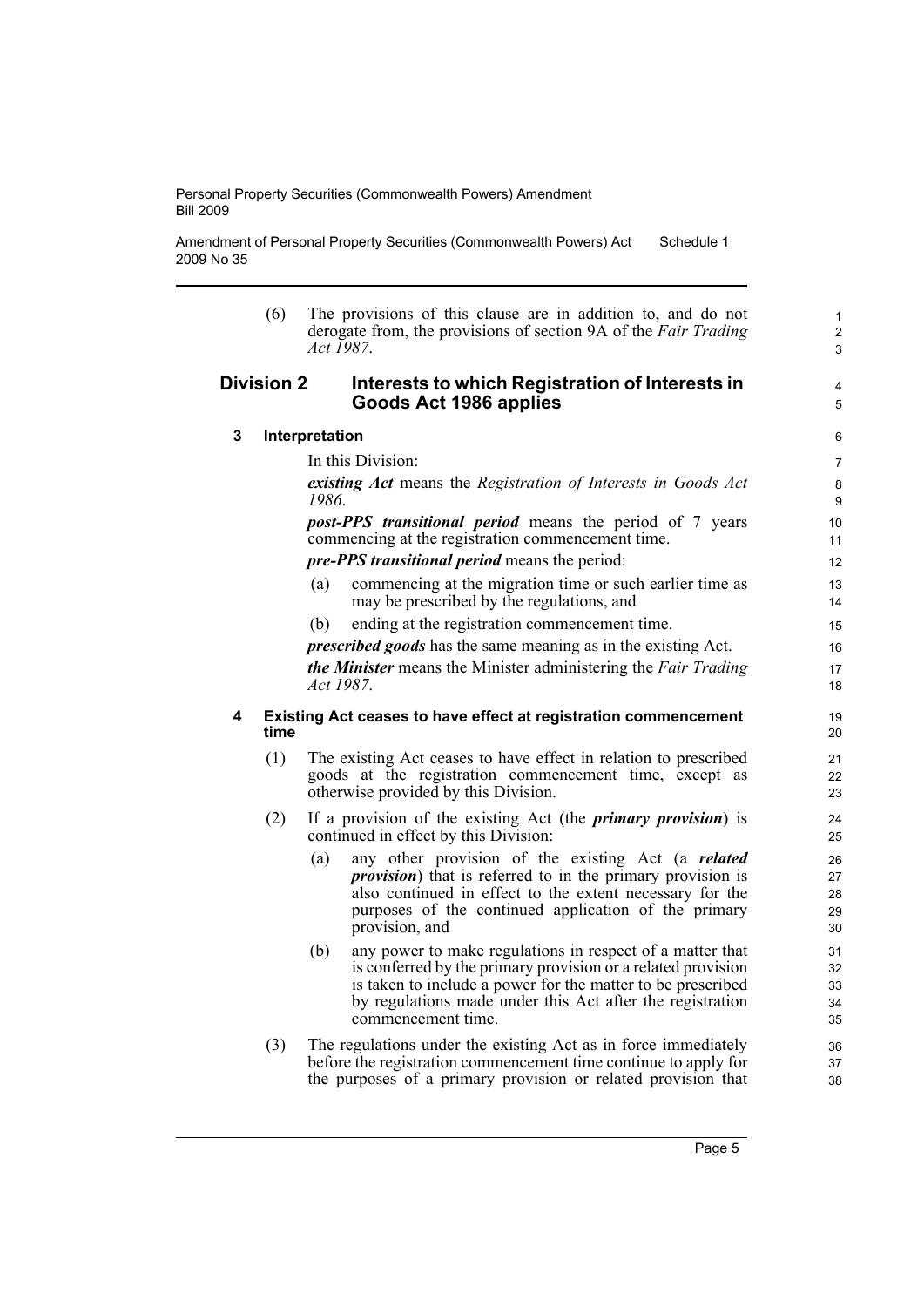Schedule 1 Amendment of Personal Property Securities (Commonwealth Powers) Act 2009 No 35

> confers a regulation-making power for a matter under the existing Act until regulations are made under this Act for that matter.

- (4) This Division has effect:
	- (a) despite anything to the contrary in the existing Act, and
	- (b) in relation to provisions of the existing Act that this Division continues in effect after the registration commencement time even after the existing Act is repealed by the 2009 amending Act.

**Note.** Section 3 of the 2009 amending Act provides for the repeal of the existing Act on a day appointed by proclamation (being a day that is not earlier than the day on which the registration commencement time occurs).

#### **5 Director-General may refuse to exercise registration functions**

- (1) Subject to clause 6, the Director-General may refuse to exercise a registration function during the pre-PPS transitional period.
- (2) Without limiting subclause (1), the Director-General may refuse to exercise a registration function during the pre-PPS transitional period in relation to a matter that was not finally determined or concluded immediately before the commencement of that period.

(3) In this clause: *registration function* means any function conferred or imposed on the Director-General by or under:

- (a) section 5, 6, 7 or 16A of the existing Act, or
- (b) any other provision of the existing Act concerning registration or REVS as may be prescribed by the regulations.

### **6 Show cause proceedings under section 7 of existing Act**

- (1) This clause applies to the following matters:
	- (a) a notice given to a person by the Director-General under section  $\frac{7}{7}$  (3) of the existing Act that is in force immediately before the registration commencement time if the period specified in the notice had not yet expired by that time (an *existing show cause notice*),
	- (b) the cancellation of the registration of an interest by the Director-General following the giving of a notice to a person under section 7 (3) of the existing Act if the person has a right to apply to the Administrative Decisions Tribunal for a review of the cancellation immediately before the registration commencement time (an *existing reviewable cancellation decision*),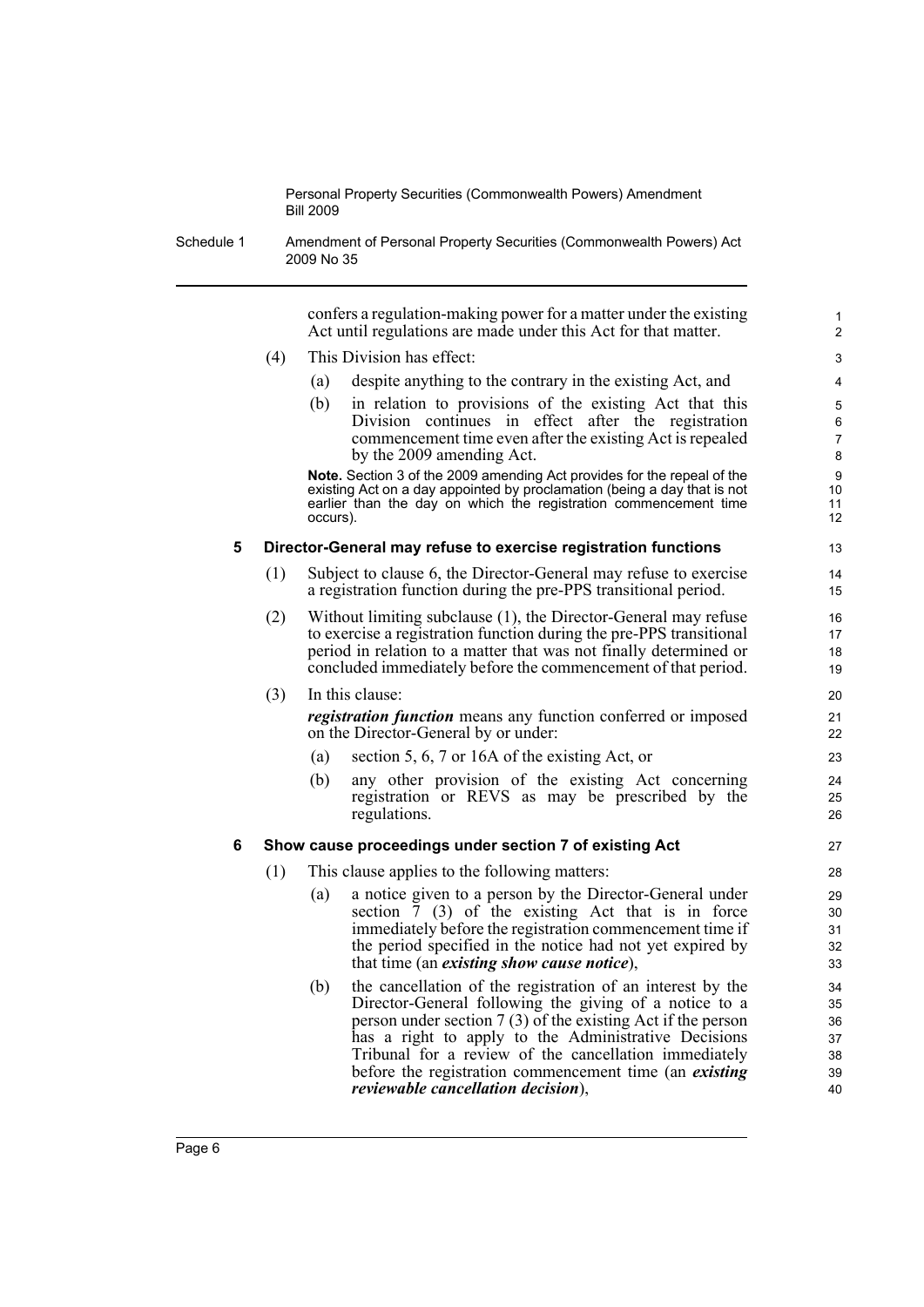Amendment of Personal Property Securities (Commonwealth Powers) Act 2009 No 35 Schedule 1

- (c) an application to the Administrative Decisions Tribunal for the review of a decision of the Director-General following the giving of a notice under section 7 (3) of the existing Act to cancel the registration of an interest if the application is pending, but not finally determined, immediately before the registration commencement time (an *existing review application*).
- (2) An existing show cause notice may be dealt with under the existing Act as if the power of the Director-General under section 7 (4) of that Act to decide whether to cancel the registration of the interest were a power to decide whether the registration should have been cancelled had the Act continued in effect.
- (3) An existing reviewable cancellation decision may be the subject of an application for review to the Administrative Decisions Tribunal, and may be dealt with by the Tribunal, under the existing Act as if the right to seek the review of the decision of the Director-General to cancel the registration of the interest were a right to seek a review of a decision of the Director-General that the registration should have been cancelled had the Act continued in effect.
- (4) An existing review application may be determined by the Administrative Decisions Tribunal under the existing Act as if the jurisdiction of the Tribunal to review the decision of the Director-General to cancel the registration of the interest were jurisdiction to review a decision of the Director-General that the registration should have been cancelled had the Act continued in effect.
- (5) The Director-General may, if satisfied that a matter to which this clause applies has been finalised, provide the PPS Registrar with a written notice (based on the results of the finalisation of the matter) stating the following:
	- (a) the nature of the matter that has been finalised,
	- (b) whether or not the interest to which the matter related should have been registered in REVS,
	- (c) whether or not the interest should be treated as a migrated security interest for the purposes of the PPS Act.

**Note.** The PPS Registrar has power under the PPS Act to remove migrated data that has mistakenly been included in the PPS Register.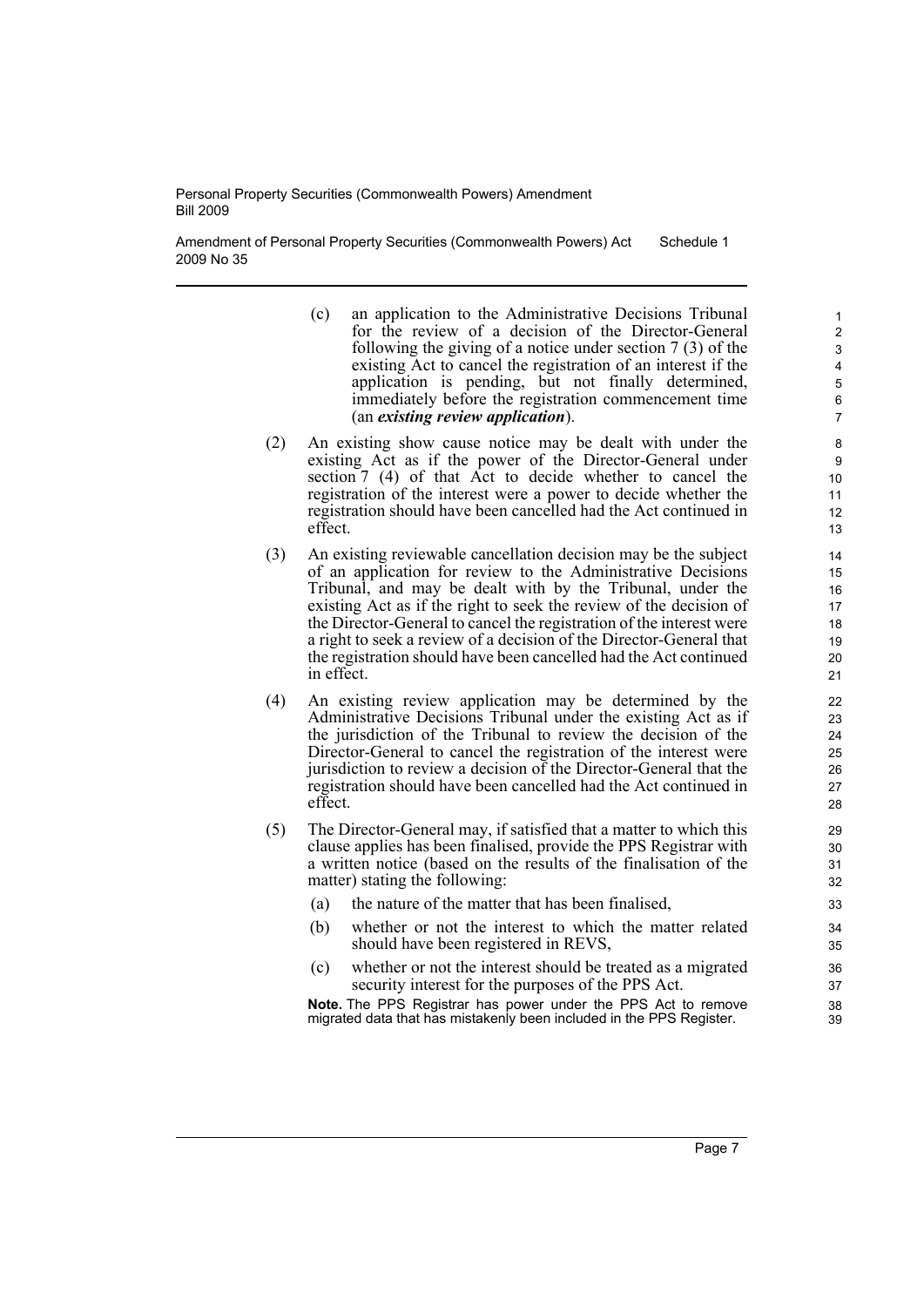Schedule 1 Amendment of Personal Property Securities (Commonwealth Powers) Act 2009 No 35

#### **7 Search certificates and notices**

(1) The provisions of section 8 of the existing Act continue to apply after the registration commencement time in relation to any certificate issued under that section before that time.

- (2) The Director-General may continue to issue certificates under section 8 (5) of the existing Act during the post-PPS transitional period as to the state of REVS in relation to goods at any time in the 7 years before the registration commencement time.
- (3) The provisions of section  $8(6)$ – $(9)$  of the existing Act, in their application to certificates under section 8 (5), continue to apply to certificates issued as provided by subclause (2).
- (4) The regulations may make provision for or with respect to the issue of certificates under section 8 (1) of the existing Act during the pre-PPS transitional period.
- (5) Regulations made for the purposes of subclause (4) prevail to the extent of any inconsistency with the provisions of the existing Act.

#### **8 Enforcement of interests in prescribed goods**

Subject to Chapter 9 (Transitional provisions) of the PPS Act:

- (a) sections 9 and 10 of the existing Act continue to apply to purchases that occurred before the registration commencement time, and
- (b) sections 3B, 10A and 11 of the existing Act continue to apply in relation to:
	- (i) transitional security interests in prescribed goods, and
	- (ii) any other interests in prescribed goods that arose before the registration commencement time.

**Note.** Chapter 9 of the PPS Act makes provision for matters of a transitional nature in relation to the commencement of the provisions of that Act. The PPS Act will start to apply to security interests in personal property (including transitional security interests) at the registration commencement time.

Section 308 of the PPS Act defines a *transitional security interest* to be a security interest provided for by a transitional security agreement if:

(a) in the case of a security interest arising before the registration commencement time—the PPS Act would have applied in relation to the security interest immediately before the registration commencement time, but for section 310 (which provides for the Act to start to apply at that time), or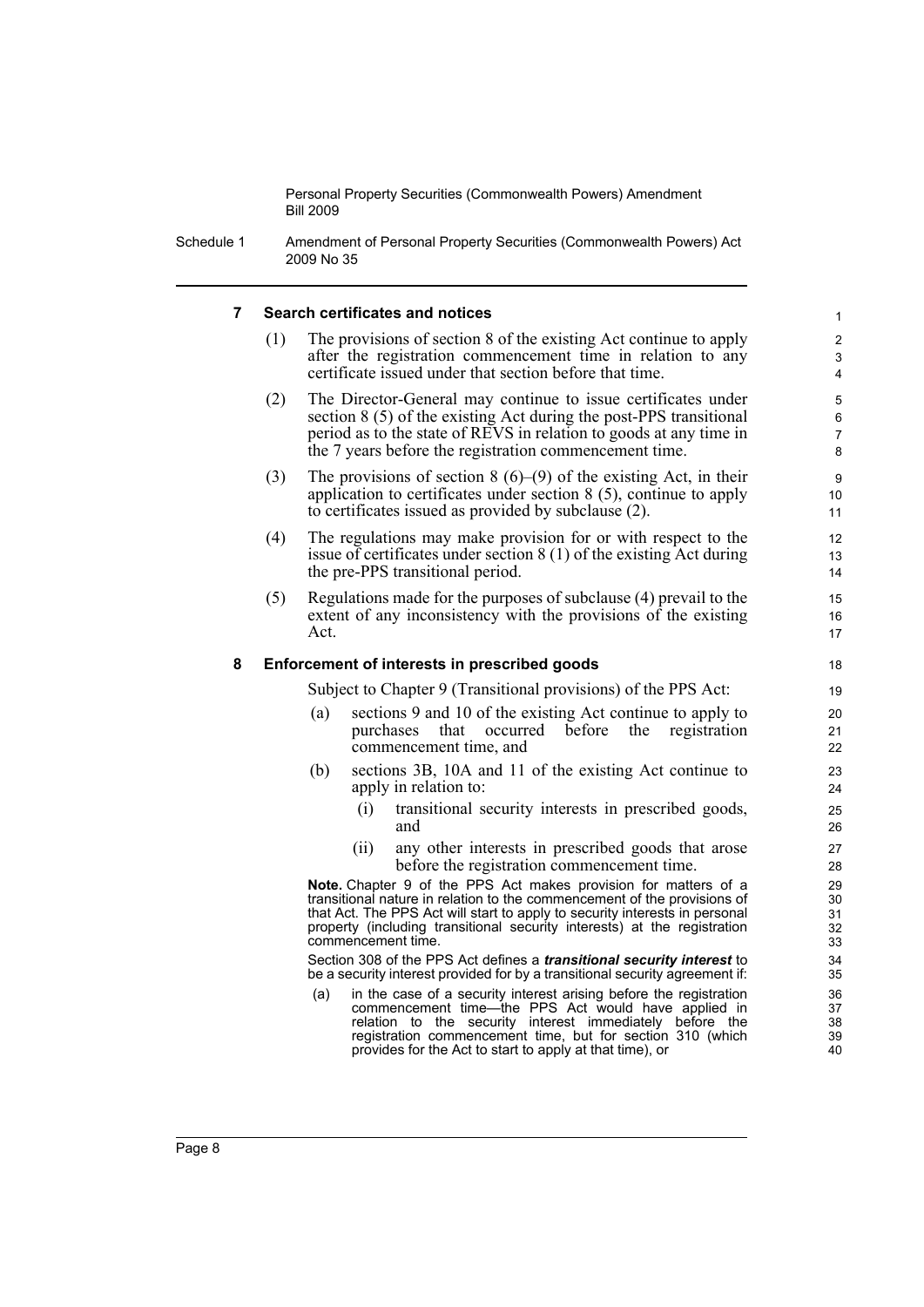Amendment of Personal Property Securities (Commonwealth Powers) Act 2009 No 35 Schedule 1

- (b) in the case of a security interest arising at or after the registration commencement time:
	- (i) the transitional security agreement as in force immediately before the registration commencement time provides for the granting of the security interest, and
	- (ii) the PPS Act applies in relation to the security interest.

A *transitional security agreement* is an agreement or act by which a security interest of a kind to which the PPS Act applies is created, arises or is provided for and that was in force immediately before the registration commencement time.

#### **9 Compensation provisions under existing Act**

- (1) The provisions of sections 13 and 14 of the existing Act continue to apply after the registration commencement time in relation to the determination of compensation for loss sustained in connection with an application for registration of a registrable interest (within the meaning of that Act) that was made before that time.
- (2) The provisions of section 15 of the existing Act continue to apply in relation to decisions of the Director-General made before the registration commencement time.

## **10 Offences under existing Act**

The provisions of the existing Act continue to apply after the registration commencement time in relation to offences committed, or alleged to have been committed, before that time.

## **11 Fees and charges payable under existing Act**

- (1) The following fees and charges remain recoverable by the Director-General in a court of competent jurisdiction after the registration commencement time:
	- (a) any fees or charges that were payable under the existing Act immediately before that time,
	- (b) any fees or charges for which the Director-General may require payment under subclause (2).
- (2) After the registration commencement time, the Director-General may require payment by an account customer (within the meaning of section 16A of the existing Act) of any fees and charges that would have been payable under arrangements made under the existing Act for a matter arising before that time had the Act continued in effect.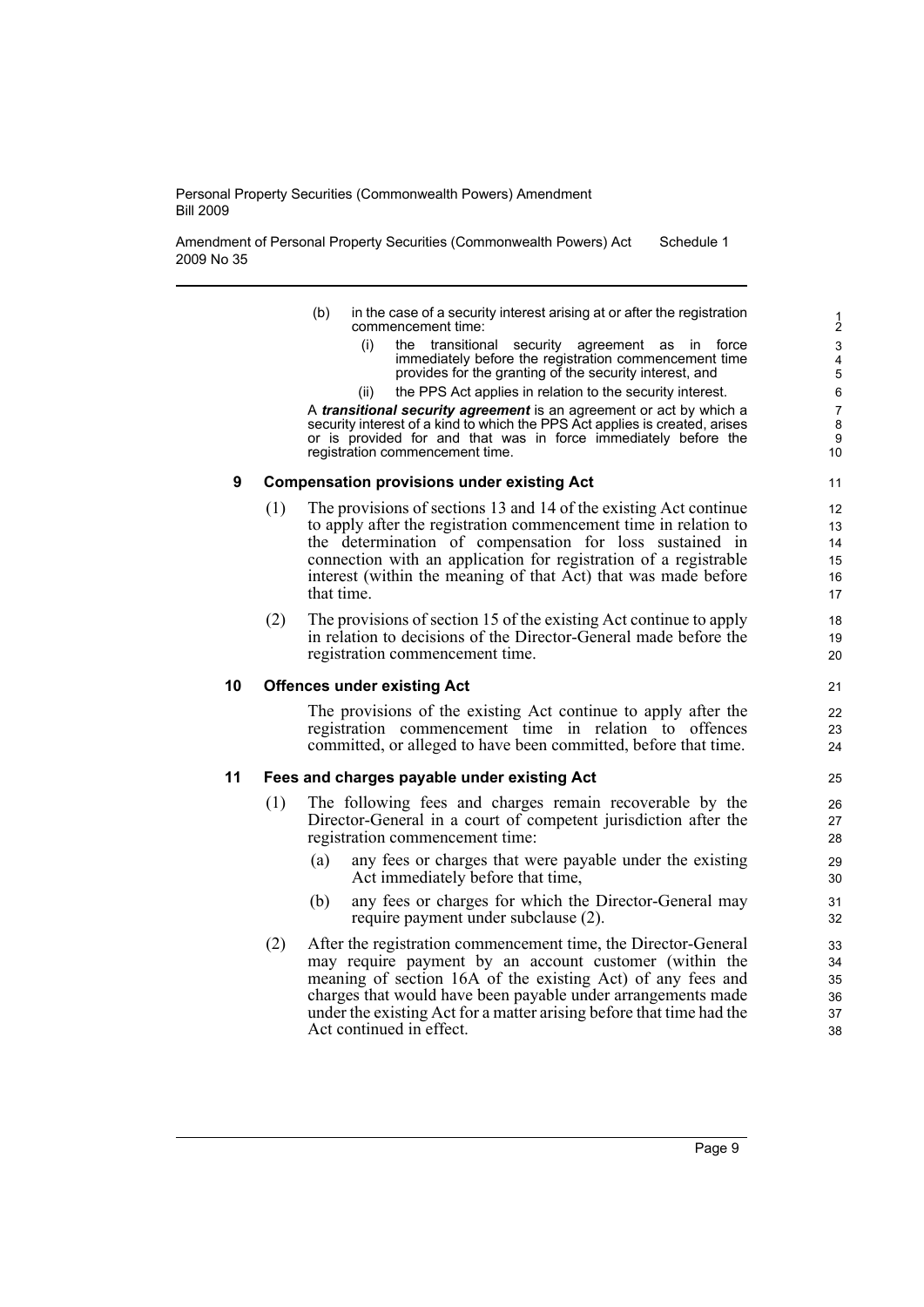Schedule 1 Amendment of Personal Property Securities (Commonwealth Powers) Act 2009 No 35

### **12 Agreements under section 15A of existing Act**

- (1) Any agreement in force under section 15A of the existing Act immediately before the registration commencement time continues to have effect after that time in respect of matters arising before that time.
- (2) Section 15A (2) of the existing Act continues to have effect for this purpose.

6 7 8

### **13 Funding arrangements**

- (1) The Registration of Interests in Goods Account established under section 11 of the existing Act is abolished at the registration commencement time.
- (2) The Director-General may, by order in writing, direct that any money standing to the credit of that Account on the date of its abolition be applied for any of the purposes referred to in section 11 (5) of the existing Act.
- (3) For the purposes of subclause (2), a reference to the existing Act in section  $11$  (5) of that Act is taken to include a reference to this Division and the provisions of the existing Act that are continued in effect by this Division.

#### **14 Delegations by Director-General**

- (1) The Director-General may delegate the following functions of the Director-General to appropriate persons:
	- (a) a function under this Schedule (apart from this power of delegation),
	- (b) a function under any provision of the existing Act that continues to have effect after the registration commencement time by operation of this Division.
- (2) The following are *appropriate persons* for the purposes of subclause (1):
	- (a) a person engaged in the administration of the existing Act,
	- (b) a person engaged in the administration of any other Act administered by the Minister.
- (3) A delegation that is in force immediately before the registration commencement time in relation to a provision of the existing Act that continues to have effect after that time by operation of this Division has effect as a delegation under this clause until it is revoked by the Director-General.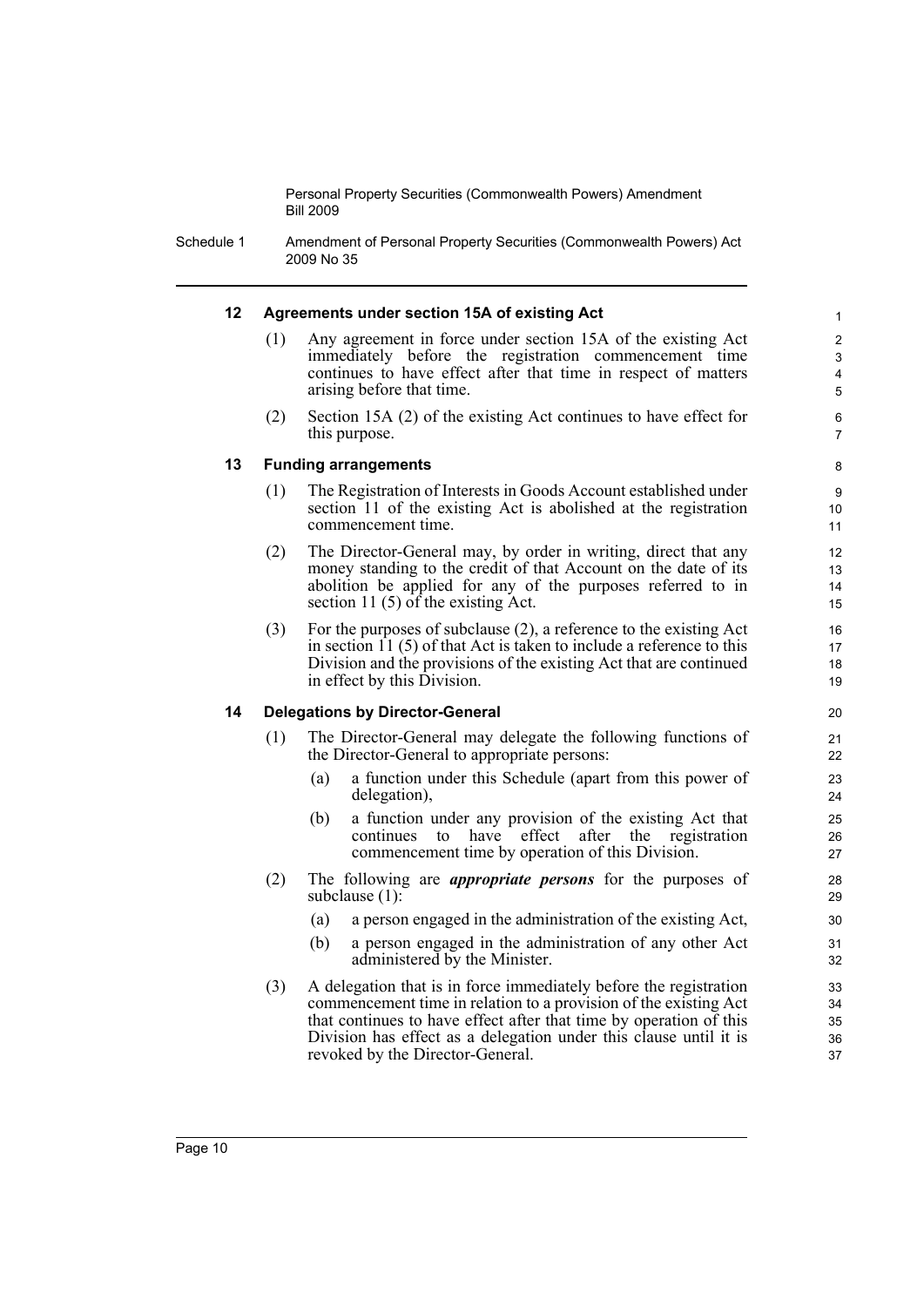Amendment of Personal Property Securities (Commonwealth Powers) Act 2009 No 35 Schedule 1

## **Division 3 Interests to which Security Interests in Goods Act 2005 applies**

### **15 Interpretation**

In this Division: *agricultural goods mortgage*, *aquaculture fish mortgage*, *crop mortgage* and *stock mortgage* have the same meanings as in the existing Act. *existing Act* means the *Security Interests in Goods Act 2005*. *goods* has the same meaning as in the existing Act.

*pre-PPS transitional period* means the period:

- (a) commencing at the migration time or such earlier time as may be prescribed by the regulations, and
- (b) ending at the registration commencement time.

#### **16 Existing Act ceases to have effect at registration commencement time**

- (1) The existing Act ceases to have effect in relation to goods at the registration commencement time, except as otherwise provided by this Division.
- (2) If a provision of the existing Act (the *primary provision*) is continued in effect by this Division:
	- (a) any other provision of the existing Act (a *related provision*) that is referred to in the primary provision is also continued in effect to the extent necessary for the purposes of the continued application of the primary provision, and
	- (b) any power to make regulations in respect of a matter that is conferred by the primary provision or a related provision is taken to include a power for the matter to be prescribed by regulations made under this Act after the registration commencement time.

## (3) This Division has effect:

- (a) despite anything to the contrary in the existing Act, and
- (b) in relation to provisions of the existing Act that this Division continues in effect after the registration commencement time even after the existing Act is repealed by the 2009 amending Act.

**Note.** Section 4 of the 2009 amending Act provides for the repeal of the existing Act on a day appointed by proclamation (being a day that is not

1  $\overline{2}$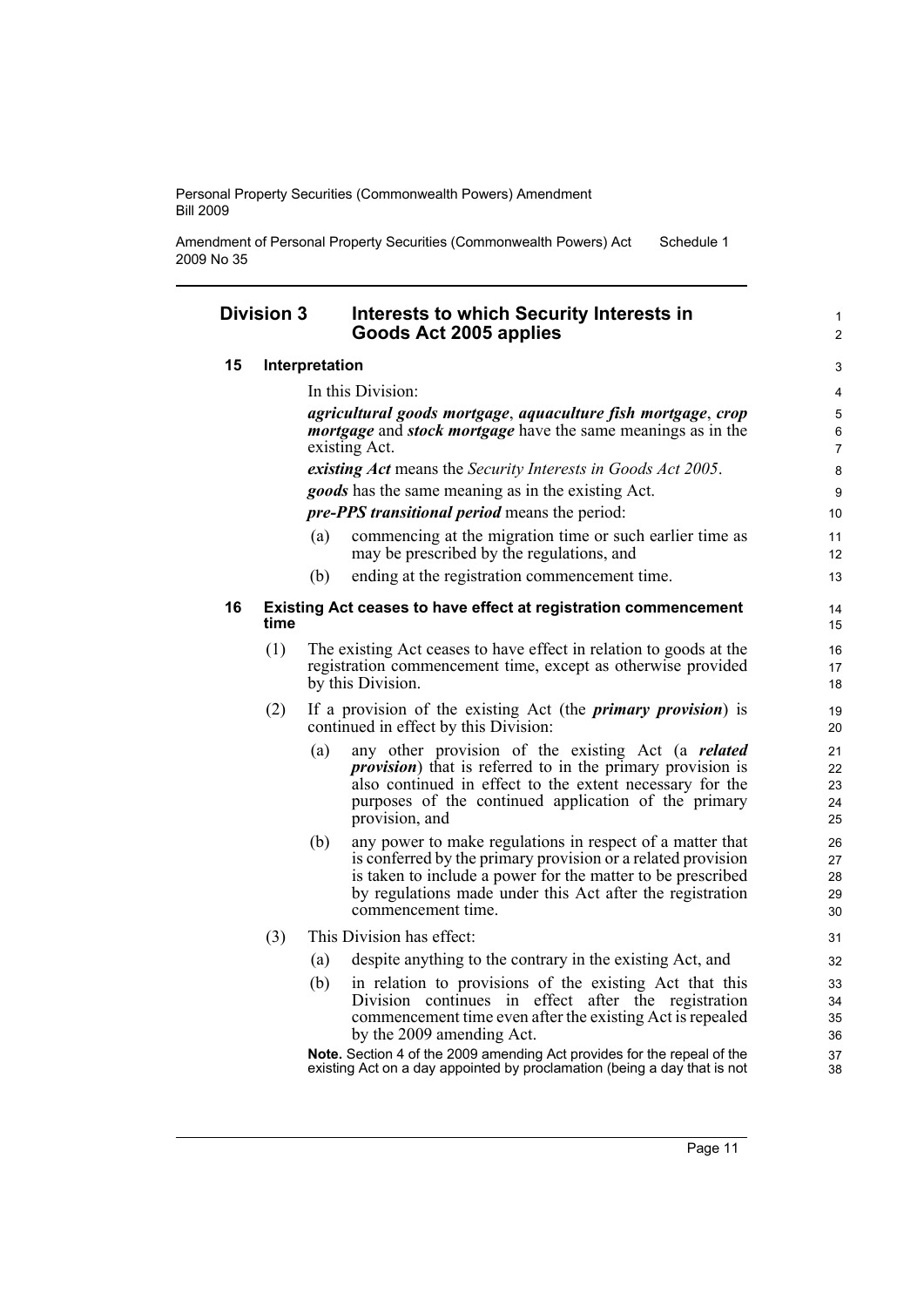Schedule 1 Amendment of Personal Property Securities (Commonwealth Powers) Act 2009 No 35

> earlier than the day on which the registration commencement time occurs).

1 2

## **17 Registrar-General may refuse to exercise registration functions**

- (1) The Registrar-General may refuse to exercise a registration function during the pre-PPS transitional period.
- (2) Without limiting subclause (1), the Registrar-General may refuse to exercise a registration function during the pre-PPS transitional period in relation to a matter that was not finally determined or concluded immediately before the commencement of that period.

(3) In this clause: *registration function* means any function conferred or imposed on the Registrar-General by or under a provision of the existing Act relating to the registration of instruments for the purposes of the existing Act.

## **18 Agricultural goods mortgages**

- (1) Nothing in this Division is intended to affect the continued validity and enforceability of any agricultural goods mortgage that is in effect immediately before the time when the existing Act ceases to apply to agricultural goods by operation of clause 16.
- (2) Any instrument executed before the registration commencement time that has not been (but could have been) registered under the existing Act as an agricultural goods mortgage immediately before the registration commencement time is taken to have had effect as an agricultural goods mortgage immediately before that time.
- (3) Any instrument executed before the registration commencement time that has not been (but could have been) registered under the existing Act as a variation, renewal, assignment or discharge of an agricultural goods mortgage immediately before the registration commencement time is taken to have effect as such immediately before that time.
- (4) This clause has effect subject to Chapter 9 (Transitional provisions) of the PPS Act.

## **19 Enforcement of interests in goods**

- (1) Subject to Chapter 9 (Transitional provisions) of the PPS Act, the existing enforcement provisions continue to apply in relation to:
	- (a) transitional security interests in goods, and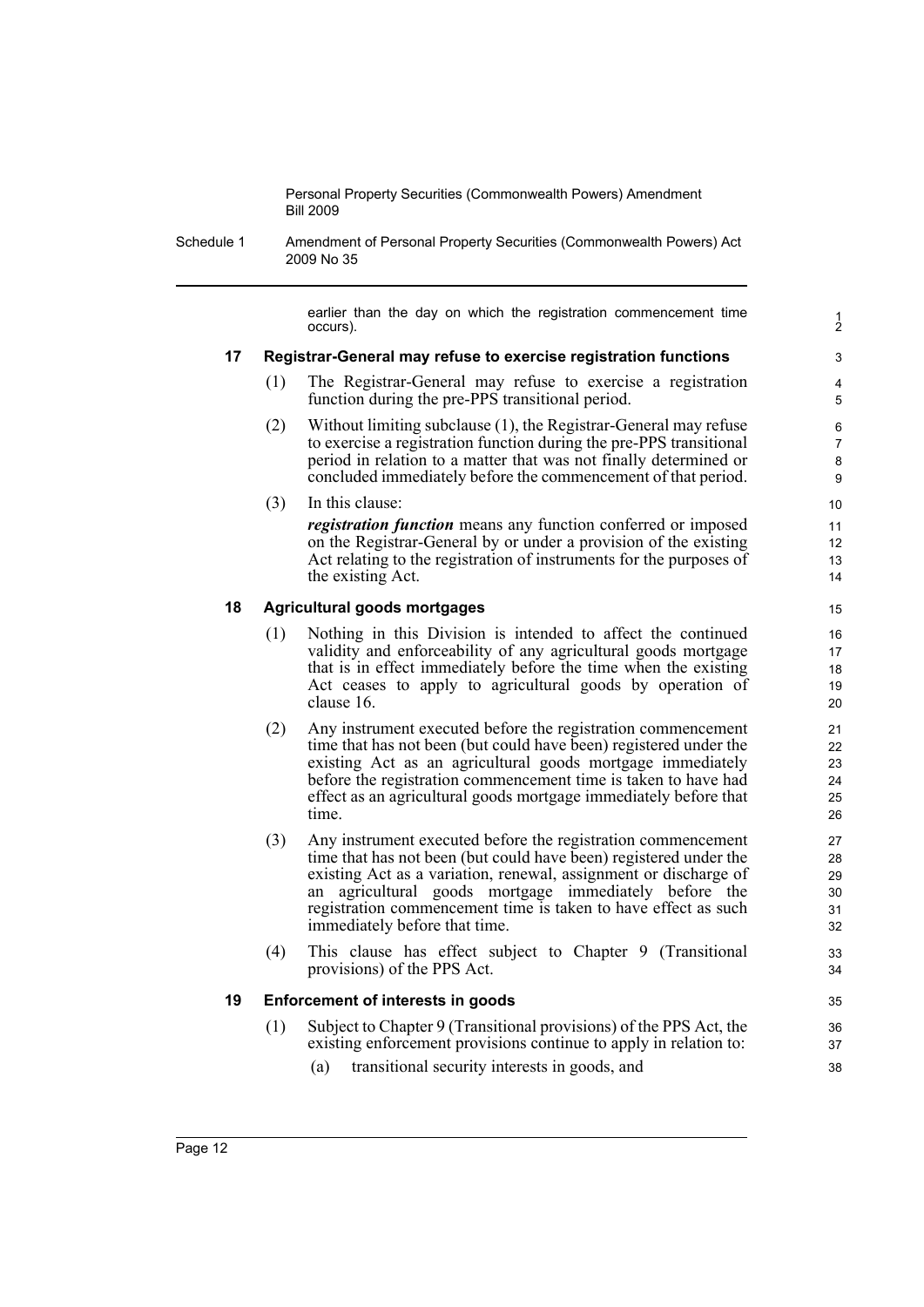Amendment of Personal Property Securities (Commonwealth Powers) Act 2009 No 35 Schedule 1

|                                |     | (b)<br>any other security interests in goods (within the meaning<br>of the existing Act) that arose before the registration<br>commencement time. | $\mathbf{1}$<br>$\overline{2}$<br>3 |  |  |  |  |
|--------------------------------|-----|---------------------------------------------------------------------------------------------------------------------------------------------------|-------------------------------------|--|--|--|--|
|                                |     | Note. See the note to clause 8.                                                                                                                   | 4                                   |  |  |  |  |
|                                | (2) | In this clause:                                                                                                                                   |                                     |  |  |  |  |
|                                |     | <i>existing enforcement provisions</i> means the following provisions<br>of the existing Act:                                                     | 6<br>$\overline{7}$                 |  |  |  |  |
|                                |     | in relation to crop mortgages—sections 8–11,<br>(a)                                                                                               | 8                                   |  |  |  |  |
|                                |     | in relation to stock mortgages—section 14,<br>(b)                                                                                                 | 9                                   |  |  |  |  |
|                                |     | in relation to aquaculture fish mortgages—section 16,<br>(c)                                                                                      | 10                                  |  |  |  |  |
|                                |     | (d)<br>in relation to agricultural goods mortgages—section 19,                                                                                    | 11                                  |  |  |  |  |
|                                |     | Division 4 of Part 3.<br>(e)                                                                                                                      | 12                                  |  |  |  |  |
| 20                             |     | Offences under section 32 of the existing Act                                                                                                     | 13                                  |  |  |  |  |
|                                |     | The provisions of the existing Act continue to apply after the                                                                                    | 14                                  |  |  |  |  |
|                                |     | registration commencement time in relation to offences                                                                                            | 15                                  |  |  |  |  |
|                                |     | committed, or alleged to have been committed, under section 32                                                                                    | 16                                  |  |  |  |  |
|                                |     | of that Act before that time.                                                                                                                     | 17                                  |  |  |  |  |
| 21                             |     | Fees payable for registration                                                                                                                     |                                     |  |  |  |  |
|                                |     | Any fee that was payable under the <i>Conveyancing Act 1919</i> for                                                                               | 19                                  |  |  |  |  |
|                                |     | the registration of an instrument for the purposes of the existing                                                                                | 20                                  |  |  |  |  |
|                                |     | Act immediately before the registration commencement time<br>continues to be payable under that Act.                                              | 21<br>22                            |  |  |  |  |
|                                |     |                                                                                                                                                   |                                     |  |  |  |  |
| Part 3<br><b>Miscellaneous</b> |     |                                                                                                                                                   | 23                                  |  |  |  |  |
| 22                             |     | Compensation not payable in respect of PPS transitional matters                                                                                   | 24                                  |  |  |  |  |
|                                | (1) | Compensation is not payable by or on behalf of:                                                                                                   | 25                                  |  |  |  |  |
|                                |     | the State or an authority of the State, or<br>(a)                                                                                                 | 26                                  |  |  |  |  |
|                                |     | an officer, employee or agent of the State,<br>(b)                                                                                                | 27                                  |  |  |  |  |
|                                |     | for an act or omission that is a PPS transitional matter or that                                                                                  |                                     |  |  |  |  |
|                                |     | arises (directly or indirectly) from a PPS transitional matter.                                                                                   |                                     |  |  |  |  |
|                                | (2) | Subclause (1):                                                                                                                                    | 30                                  |  |  |  |  |
|                                |     | applies only in respect of acts done or omitted to be done<br>(a)<br>in good faith, and                                                           | 31<br>32                            |  |  |  |  |
|                                |     | does not apply to acts or omissions that cause personal<br>(b)                                                                                    | 33                                  |  |  |  |  |
|                                |     | injury to a person or the death of a person, and                                                                                                  | 34                                  |  |  |  |  |
|                                |     | does not limit the operation of clause 9.<br>(c)                                                                                                  | 35                                  |  |  |  |  |
|                                |     |                                                                                                                                                   |                                     |  |  |  |  |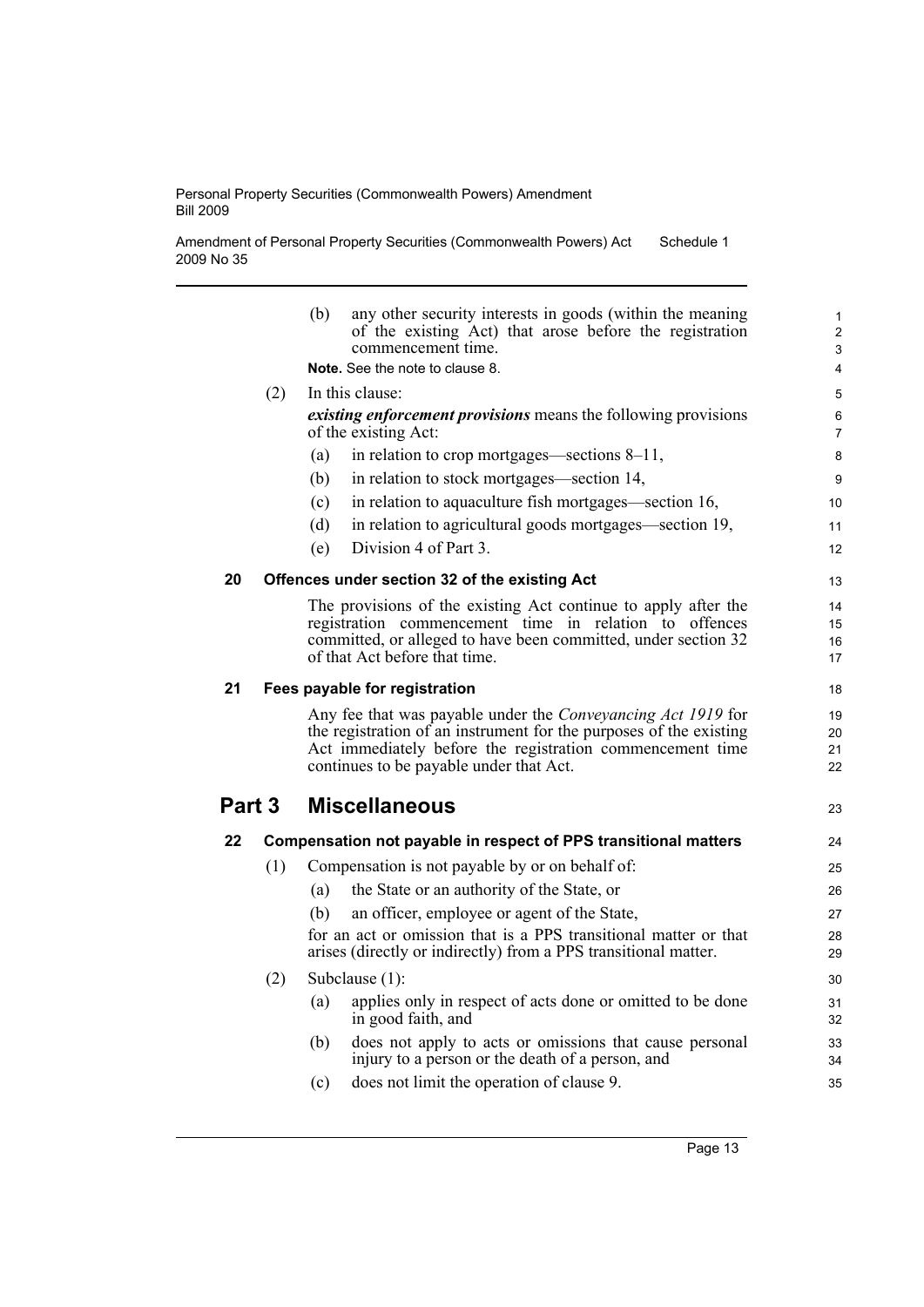Schedule 1 Amendment of Personal Property Securities (Commonwealth Powers) Act 2009 No 35

|    | (3)                                                                           |                    | In this clause:                                                                                                                                                                                                                                                                                                                                                                                                       | $\mathbf{1}$                           |
|----|-------------------------------------------------------------------------------|--------------------|-----------------------------------------------------------------------------------------------------------------------------------------------------------------------------------------------------------------------------------------------------------------------------------------------------------------------------------------------------------------------------------------------------------------------|----------------------------------------|
|    |                                                                               |                    | <i>compensation</i> includes damages and any other form of monetary<br>compensation.                                                                                                                                                                                                                                                                                                                                  | $\overline{c}$<br>3                    |
|    |                                                                               |                    | <b>PPS transitional matter means any of the following:</b>                                                                                                                                                                                                                                                                                                                                                            | 4                                      |
|    |                                                                               | (a)                | the provision of information to the Commonwealth, the<br>PPS Registrar, any other officer of the Commonwealth or<br>any other person for the purpose of assisting the<br>Commonwealth in establishing the PPS Register,                                                                                                                                                                                               | $\mathbf 5$<br>6<br>7<br>$\bf 8$       |
|    |                                                                               | (b)                | a refusal by the Director-General or the Registrar-General<br>to exercise a registration function as provided by clause 5<br>or 17 respectively,                                                                                                                                                                                                                                                                      | 9<br>10<br>11                          |
|    |                                                                               | (c)                | the administration of this Act or the regulations,                                                                                                                                                                                                                                                                                                                                                                    | 12                                     |
|    |                                                                               | (d)                | the exercise of functions under this Act or the regulations.                                                                                                                                                                                                                                                                                                                                                          | 13                                     |
| 23 | Implied power to make declarations that licences etc not personal<br>property |                    |                                                                                                                                                                                                                                                                                                                                                                                                                       |                                        |
|    |                                                                               |                    | A power conferred by an Act on any person or body to make a<br>statutory rule that grants or confers, or provides for the granting<br>or conferral of, a licence or other State statutory right includes the<br>power to declare that the licence or right is not personal property<br>for the purposes of the PPS Act.<br>Note. The terms licence and State statutory right are defined by<br>section 3 of this Act. | 16<br>17<br>18<br>19<br>20<br>21<br>22 |
| 24 |                                                                               | <b>Regulations</b> |                                                                                                                                                                                                                                                                                                                                                                                                                       | 23                                     |
|    | (1)                                                                           |                    | The Governor may make regulations, not inconsistent with this<br>Act, for or with respect to any matter that by this Act is required<br>or permitted to be prescribed or that is necessary or convenient to<br>be prescribed for carrying out or giving effect to this Act.                                                                                                                                           | 24<br>25<br>26<br>27                   |
|    | (2)                                                                           |                    | Without limiting subclause (1), the regulations may declare a<br>matter to be an excluded matter for the purposes of section 259 of<br>the PPS Act in relation to:                                                                                                                                                                                                                                                    | 28<br>29<br>30                         |
|    |                                                                               | (a)                | the whole of the PPS Act (or an instrument made under<br>that Act), or                                                                                                                                                                                                                                                                                                                                                | 31<br>32                               |
|    |                                                                               | (b)                | a specified provision of the PPS Act (or an instrument<br>made under that Act), or                                                                                                                                                                                                                                                                                                                                    | 33<br>34                               |
|    |                                                                               | (c)                | the PPS Act (or an instrument made under the PPS Act),<br>other than a specified provision, or                                                                                                                                                                                                                                                                                                                        | 35<br>36                               |
|    |                                                                               | (d)                | the PPS Act (or an instrument made under the PPS Act),<br>otherwise than to a specified extent.                                                                                                                                                                                                                                                                                                                       | 37<br>38                               |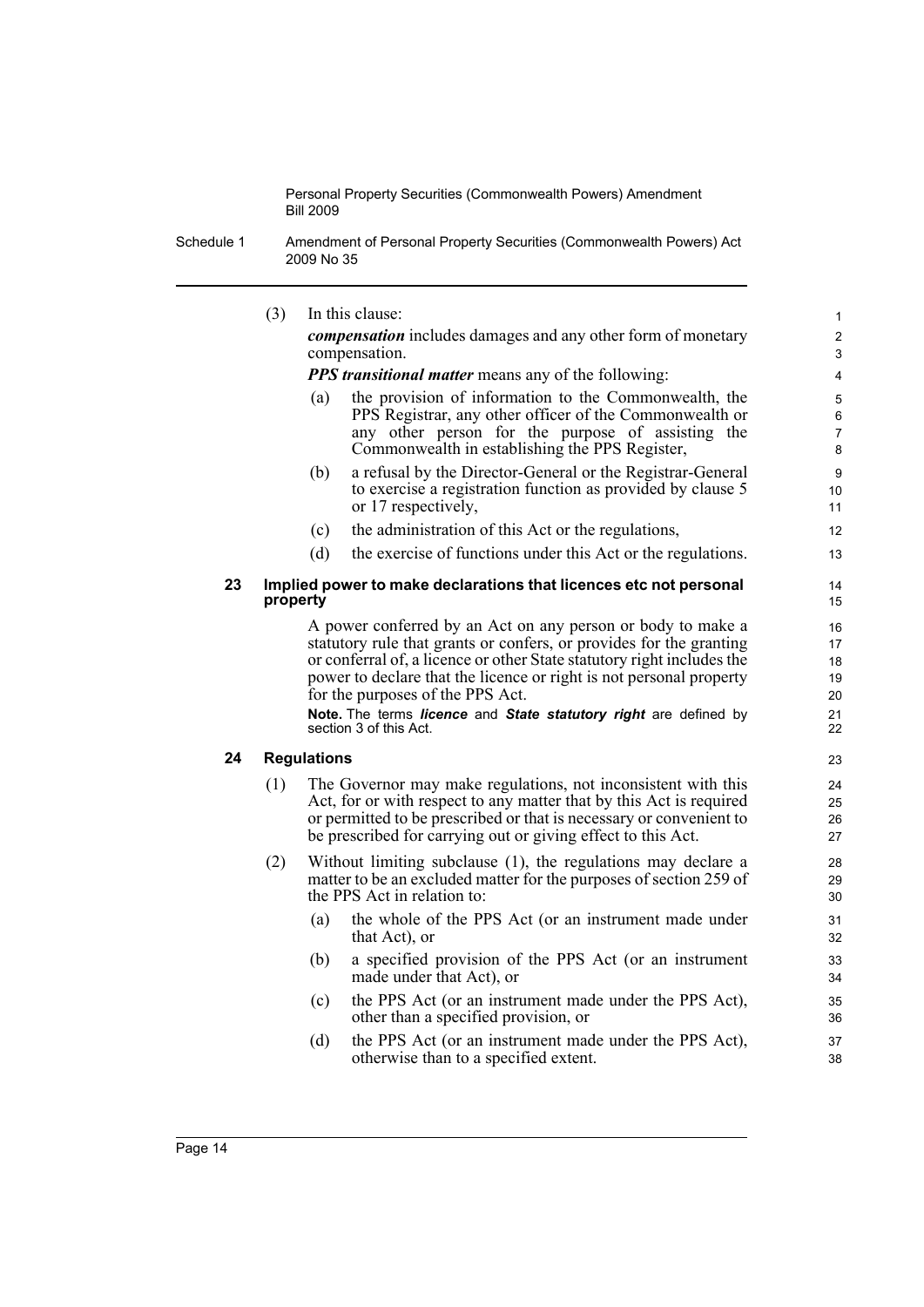Amendment of Personal Property Securities (Commonwealth Powers) Act 2009 No 35 Schedule 1

- (3) Without limiting subclauses (1) and (2), the regulations may contain provisions of a savings or transitional nature consequent on the enactment or making of the following Acts and instruments:
	- (a) this Act,
	- (b) the 2009 amending Act,
	- (c) the PPS Act or any Act or instrument of the Commonwealth that amends the PPS Act.
- (4) If the regulations so provide, any provision referred to in subclause (3) may:
	- (a) have effect despite any specified provision of this Schedule, and
	- (b) take effect from the date of assent to the Act or the making of the instrument concerned or a later date.
- (5) To the extent to which any such provision takes effect from a date that is earlier than the date of its publication on the NSW legislation website, the provision does not operate so as:
	- (a) to affect, in a manner prejudicial to any person (other than the State or an authority of the State), the rights of that person existing before the date of its publication, or
	- (b) to impose liabilities on any person (other than the State or an authority of the State) in respect of anything done or omitted to be done before the date of its publication.
- (6) Any matter for which a regulation made under this Act makes provision is taken to be a matter for which a regulatory impact statement is not required for the purposes of the *Subordinate Legislation Act 1989*.

#### **25 Updating of references to Personal Property Securities Act 2009 of the Commonwealth**

- (1) This clause applies to any reference to the *Personal Property Securities Act 2009* of the Commonwealth in this Act (other than this clause) or in the 2009 amending Act.
- (2) Any reference to which this clause applies is to be read as a reference to the *Personal Property Securities Act 2010* of the Commonwealth if the *Personal Property Securities Bill 2009* that was introduced in the House of Representatives of the Commonwealth Parliament on 24 June 2009 is enacted in the calendar year of 2010 rather than in the calendar year of 2009.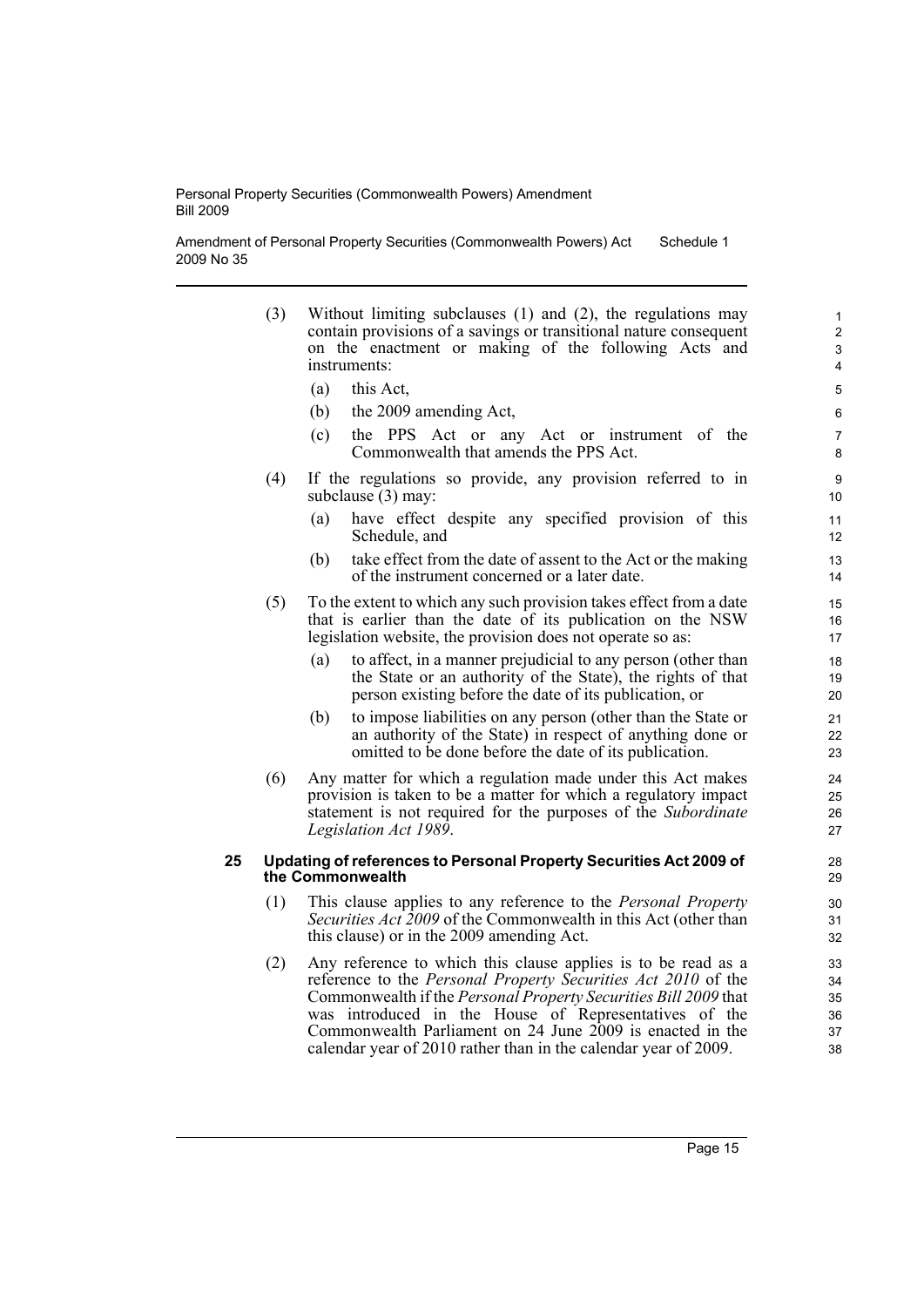- Schedule 1 Amendment of Personal Property Securities (Commonwealth Powers) Act 2009 No 35
	- (3) If subclause (2) operates to update references to which this clause applies, the regulations may amend this Act (other than this clause) and the 2009 amending Act to replace references to the *Personal Property Securities Act 2009* of the Commonwealth with references to the *Personal Property Securities Act 2010* of the Commonwealth.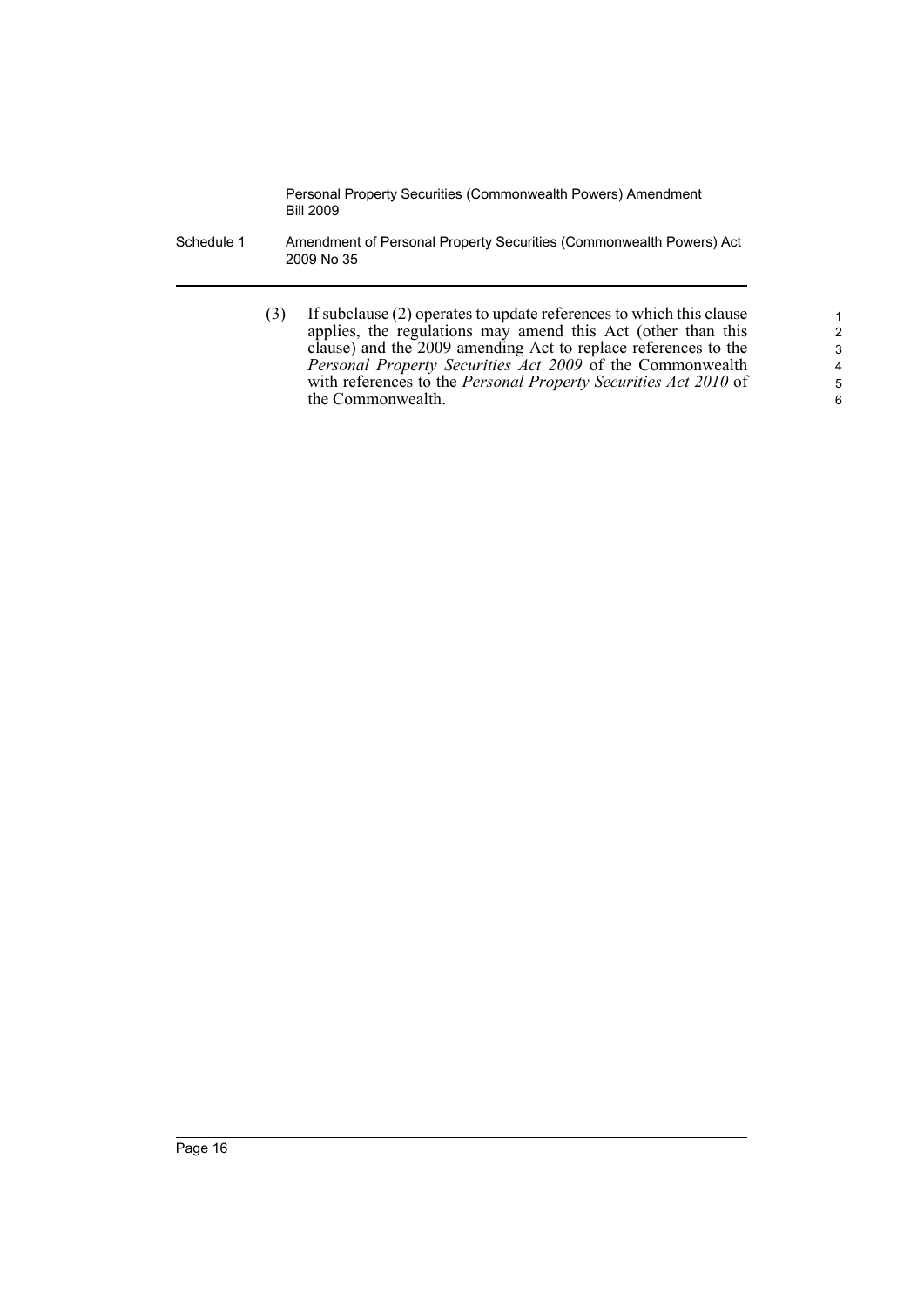Amendment of other Acts Schedule 2

<span id="page-22-0"></span>

|     | <b>Schedule 2</b>                                                                                                   |                    |                          | <b>Amendment of other Acts</b>                                                                              | 1        |
|-----|---------------------------------------------------------------------------------------------------------------------|--------------------|--------------------------|-------------------------------------------------------------------------------------------------------------|----------|
| 2.1 |                                                                                                                     |                    |                          | <b>Conveyancers Licensing Act 2003 No 3</b>                                                                 | 2        |
|     |                                                                                                                     |                    |                          | Section 11 Application to licences of Licensing and Registration<br>(Uniform Procedures) Act 2002           | 3<br>4   |
|     |                                                                                                                     |                    |                          | Insert at the end of section 11 $(3)$ (h):                                                                  | 5        |
|     |                                                                                                                     |                    |                          | , and                                                                                                       | 6        |
|     |                                                                                                                     |                    | (i)                      | a licence is not transferable.                                                                              | 7        |
| 2.2 |                                                                                                                     |                    |                          | Motor Vehicle Repairs Act 1980 No 71                                                                        | 8        |
|     |                                                                                                                     | <b>Section 27A</b> |                          |                                                                                                             | 9        |
|     |                                                                                                                     |                    | Insert after section 27: |                                                                                                             | 10       |
|     | 27A                                                                                                                 |                    |                          | Transfer or loan of tradesperson's certificate                                                              | 11       |
|     | The holder of a tradesperson's certificate must not:<br>(1)                                                         |                    |                          |                                                                                                             | 12       |
|     |                                                                                                                     |                    | (a)                      | transfer, attempt to transfer or lend the certificate to<br>another person, or                              | 13<br>14 |
|     |                                                                                                                     |                    | (b)                      | allow the use of the certificate by another person.                                                         | 15       |
|     |                                                                                                                     | (2)                |                          | A person must not:                                                                                          | 16       |
|     |                                                                                                                     |                    | (a)                      | attempt to obtain the transfer to the person of a<br>tradesperson's certificate, or                         | 17<br>18 |
|     |                                                                                                                     |                    | (b)                      | attempt to borrow, or borrow or use, a tradesperson's<br>certificate of which the person is not the holder. | 19<br>20 |
|     |                                                                                                                     |                    |                          | Maximum penalty: 20 penalty units.                                                                          | 21       |
| 2.3 |                                                                                                                     |                    |                          | Property, Stock and Business Agents Act 2002 No 66                                                          | 22       |
|     |                                                                                                                     | prohibited         |                          | Section 13 Transfer or lending of licence or certificate of registration                                    | 23<br>24 |
|     |                                                                                                                     |                    |                          | Insert "transfer," after "must not" in section 13 (1).                                                      | 25       |
| 2.4 |                                                                                                                     |                    |                          | <b>Registration of Interests in Goods Act 1986 No 37</b>                                                    | 26       |
|     |                                                                                                                     |                    |                          | <b>Section 16A Account customers</b>                                                                        | 27       |
|     | Insert "(or such other period as may be prescribed by the regulations)" after<br>"60 days" in section $16A(3)(a)$ . |                    |                          |                                                                                                             | 28<br>29 |